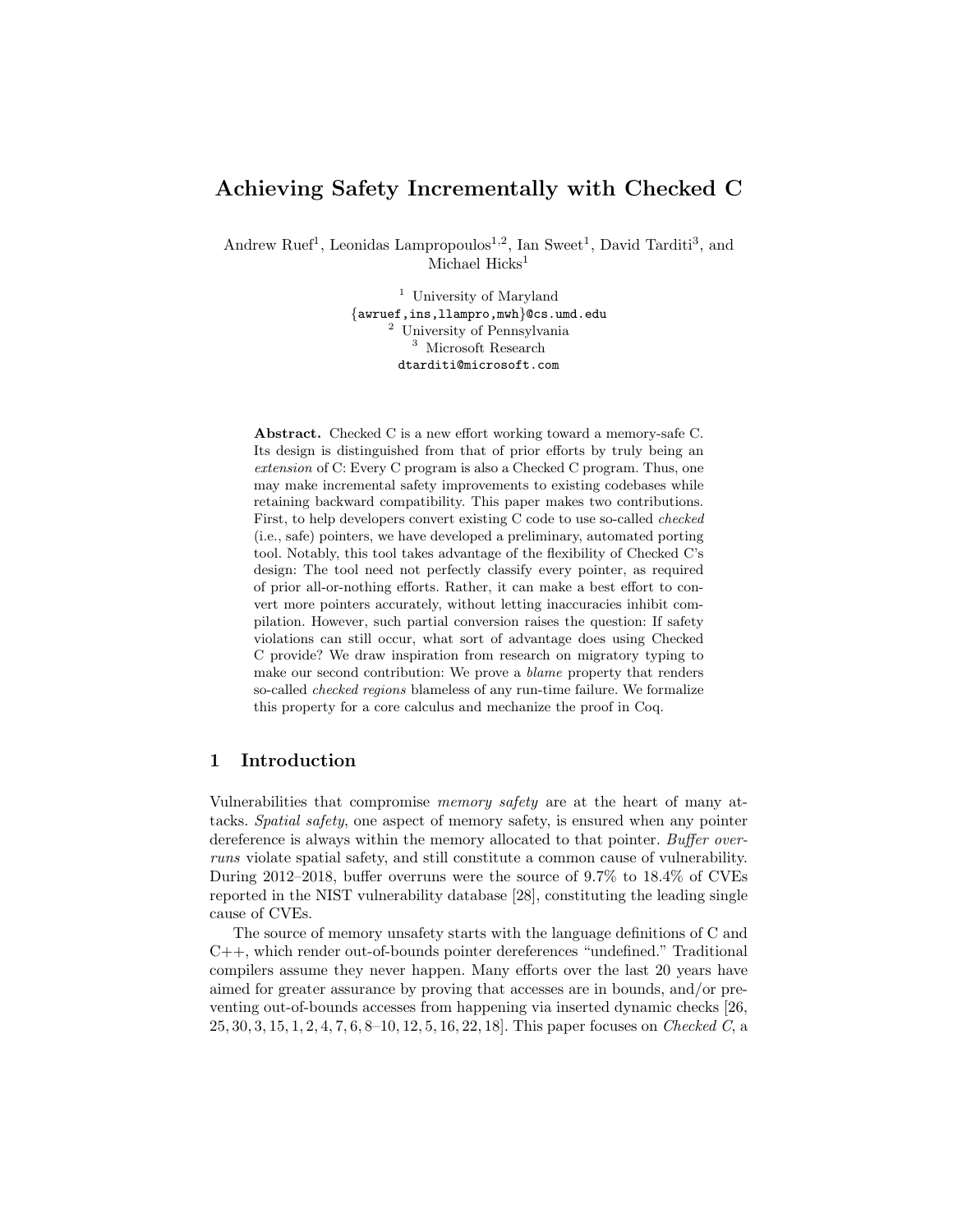new, freely available<sup>4</sup> language design for a memory-safe C [11], currently focused on spatial safety. Checked C draws substantial inspiration from prior safe-C efforts but differs in two key ways, both of which focus on backward compatibility with, and incremental improvement of, regular C code.

Mixing checked and legacy pointers. First, as outlined in Section 2, Checked C permits intermixing checked (safe) pointers and legacy pointers. The former come in three varieties: pointers to single objects  $P$ tr $\langle \tau \rangle$ ; pointers to arrays  $\text{Array\_ptr} \leq \tau$ , and NUL-terminated arrays  $\text{Nt\_array\_ptr} \leq \tau$ . The latter two have an associated clause that describes their known length in terms of constants and other program variables. The specified length is used to either prove pointer dereferences are safe or, barring that, serves as the basis of dynamic checks inserted by the compiler.

Importantly, checked pointers are represented as in normal C—no changes to pointer structure (e.g., by "fattening" a pointer to include its bounds) are imposed. As such, interoperation with legacy C is eased. Moreover, the fact that checked and legacy pointers can be intermixed in the same module eases the porting process, including porting via automated tools. For example, CCured [27] works by automatically classifying existing pointers and compiling them for safety. This classification is necessarily conservative. For example, if a function  $f(p)$  is mostly called with safe pointers, but once with an unsafe one (e.g., a "wild" pointer in CCured parlance, perhaps constructed from an int), then the classification of p as unsafe will propagate backwards, poisoning the classification of the safe pointers, too. The programmer will be forced to change the code and/or pay a higher cost for added (but unnecessary) run-time checks.

On the other hand, in the Checked C setting, if a function uses a pointer safely then its parameter can be typed that way. It is then up to a caller whose pointer arguments cannot also be made safe to insert a local cast. Section 5 presents a preliminary, whole-program analysis called checked-c-convert that utilizes the extra flexibility afforded by mixing pointers to partially convert a C program to a Checked C program. On a benchmark suite of five programs totaling more than 200K LoC, we find that thousands of pointer locations are made more precise than would have been if using a more conservative algorithm like that of CCured. The checked-c-convert tool is distributed with the publicly available Checked C codebase.

Avoiding blame with checked regions. An important question is what "safety" means in a program with a mix of checked and unchecked pointers. In such a program, safety violations are still possible. How, then, does one assess that a program is safer due to checking some, but not all, of its pointers? Providing a formal answer to this question constitutes the core contribution of this paper.

Unlike past safe-C efforts, Checked C specifically distinguishes parts of the program that are and may not be fully "safe." So-called checked regions differ from unchecked ones in that they can only use checked pointers—dereference

<sup>4</sup> https://github.com/Microsoft/checkedc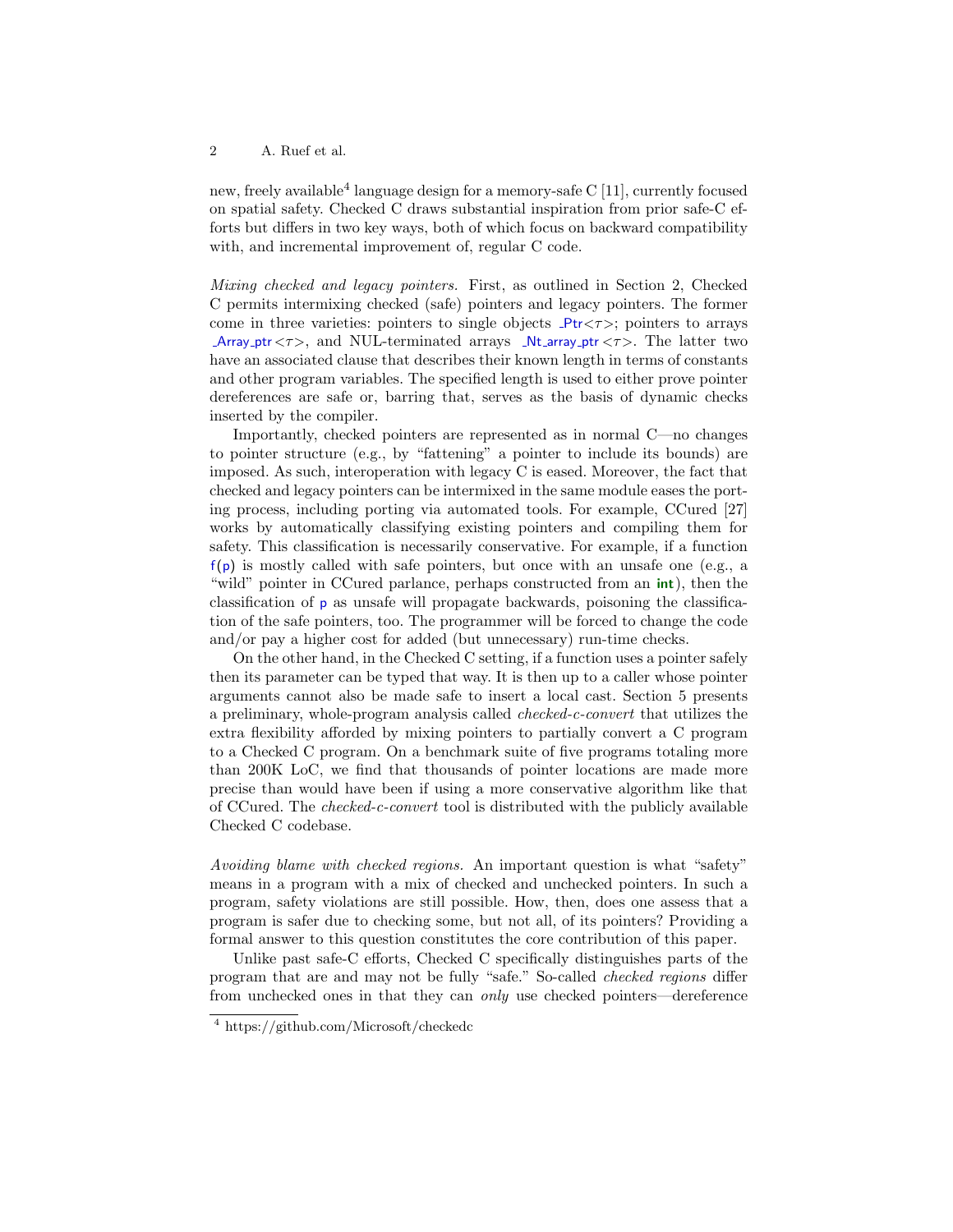or creation of unchecked pointers, unsafe casts, and other potentially dangerous constructs are disallowed. Using a core calculus for Checked C programs called CoreChkC, defined in Section 3, we prove in Section 4 these restrictions are sufficient to ensure that *checked code cannot be blamed*. That is, checked code is internally safe, and any run-time failure can be attributed to unchecked code, even if that failure occurs in a checked region. This proof has been fully mechanized in the Coq proof assistant.<sup>5</sup> Our theorem fills a gap in the literature on migratory typing for languages that, like Checked C, use an *erasure* semantics, meaning that no extra dynamic checks are inserted at checked/unchecked code boundaries [14]. Moreover, our approach is lighter weight than the more sophisticated techniques used by the RustBelt project [17], and constitutes a simpler first step toward a safe, mixed-language design. We say more in Section 6.

## 2 Overview of Checked C

We begin by describing the approach to using Checked C and presenting a brief overview of the language extensions, using the example in Figure 1. For more about the language see Elliott et al [11]. The approach works as follows:

- 1. Programmers start with an existing unsafe C program and annotated header files for existing C libraries. The annotations describe the expected behavior of functions with respect to bounds.
- 2. The programmers run a porting tool that modifies the unsafe C program to use the Checked C extensions. The tool identifies simple cases where Ptr can be used. This lets the programmers focus on pointers that need bounds declarations or that are used unsafely.
- 3. The programmers add bounds declarations and checked regions to the remaining code. The programmers work incrementally, which lets the program be compiled and tested as it gradually becomes safer.
- 4. The programmers use a C compiler extended to handle the Checked C extension to compile the program. The compiler inserts runtime null and bounds checks and optimizes them out if it can.
- 5. At runtime, if a null check or bounds check fails, a runtime error is signaled and the process is terminated.

The programmers repeat steps 3-5 until as much code as possible (ideally, the entire program) has been made safe.

Checked pointers. As mentioned in the introduction, Checked C supports three varieties of *checked* (safe) pointers: pointers to single objects  $P$ tr $\langle \tau \rangle$ ; pointers to arrays  $\text{Array\_ptr} \leq \tau$ , and NUL-terminated arrays  $\text{N}$ t array ptr  $\leq \tau$ . The dat field of struct buf, defined in Figure 1(b), is an  $\text{Array\_ptr} \le \text{char}$ ; its length is specified by sz field in the same **struct**, as indicated by the count annotation.  $Nt$ -array ptr  $\langle \tau \rangle$  types are similar. The q argument of the alloc buf function in

<sup>5</sup> https://github.com/plum-umd/checkedc/tree/master/coq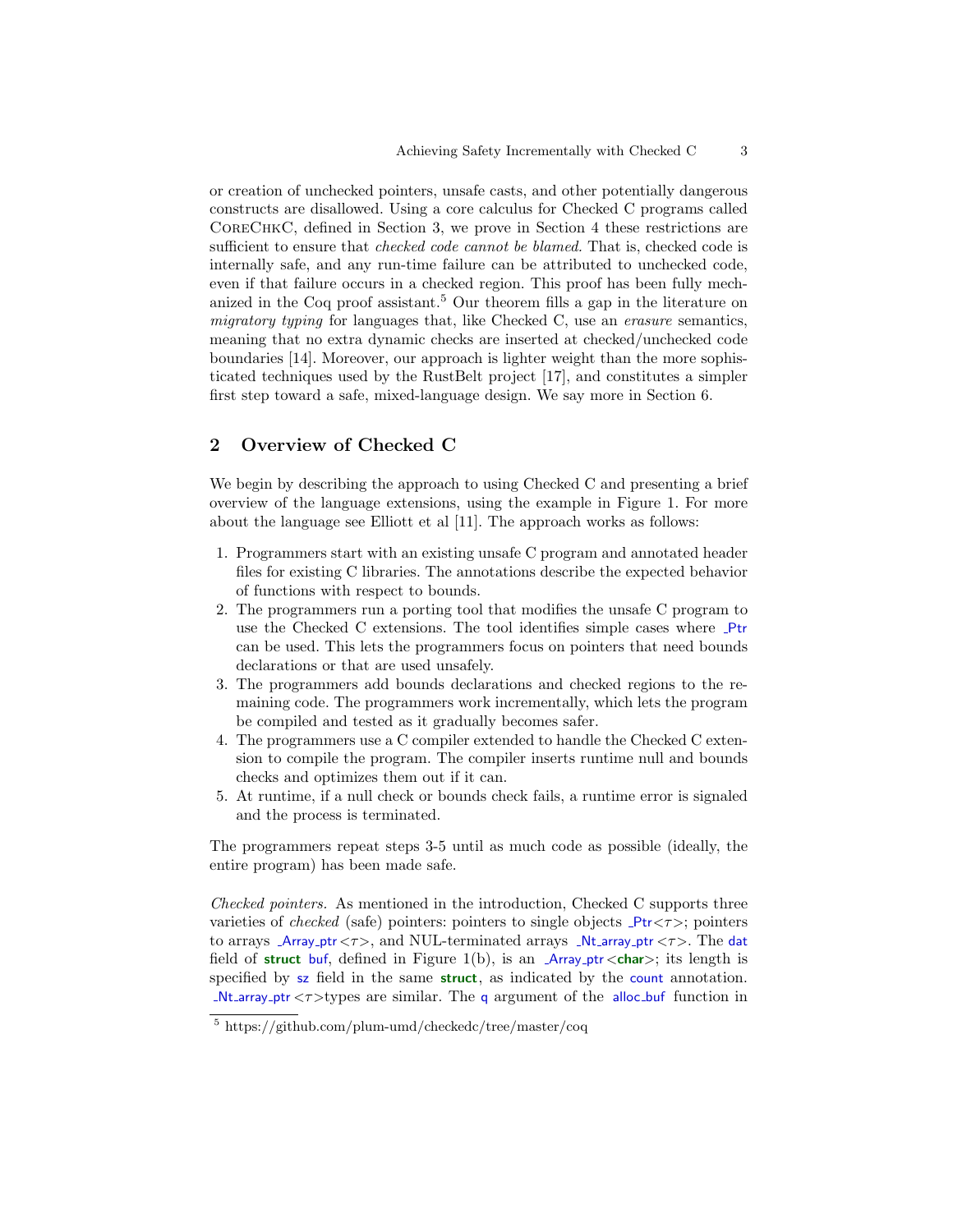|                |                                              | $\mathbf{1}$               | static char region [MAX]; // unchecked                              |  |  |
|----------------|----------------------------------------------|----------------------------|---------------------------------------------------------------------|--|--|
|                |                                              | $\overline{2}$             | static unsigned int $idx = 0$ ;                                     |  |  |
|                |                                              | 3                          |                                                                     |  |  |
|                |                                              | $\overline{4}$             | _Checked void alloc_buf(                                            |  |  |
| $1\,$          | void copy(                                   | $5^{\circ}$                | $-Ptr$ < struct buf > q,                                            |  |  |
| $\,2$          | char* dst : byte_count(n),                   | $\overline{\phantom{0}}$ 6 | $Array_ptr <$ const char $>$ src : count(len),<br>unsigned int len) |  |  |
| 3              | const char* src byte_count(n), $_7$          |                            |                                                                     |  |  |
| $\overline{4}$ | $size_t$ n);                                 | 8                          | $\left\{ \right.$                                                   |  |  |
|                | (a) $copy$ prototype                         | 9                          | if (len $> q \rightarrow sz$ ) {                                    |  |  |
|                |                                              | 10                         | if $(idx < MAX & &$ len $\leq MAX - idx$ {                          |  |  |
|                |                                              | 11                         | $\mathsf{L}$ Unchecked $\{$                                         |  |  |
|                | 1 <b>struct</b> buf                          | 12                         | $q \rightarrow$ dat = & region [idx];                               |  |  |
| $\,2$          |                                              | 13                         | $q \rightarrow sz = len$ :                                          |  |  |
| 3              | $Array_ptr <$ char $>$ dat                   | $1\,4$                     |                                                                     |  |  |
| $\,4$          | $\therefore$ count(sz-1);                    | 15                         | $idx$ += len;                                                       |  |  |
| 5              | <b>unsigned int</b> len; /* $len \leq sz$ */ | $16\,$                     | $\left\{\right. \right.$ else $\left\{\right.$                      |  |  |
| $\,$ 6 $\,$    | unsigned int sz;                             | 17                         | $bug(''out of region memory')$ ;                                    |  |  |
|                | $7 \}$                                       | 18                         | $\left\{ \right.$                                                   |  |  |
|                | (b) Type definition                          | 19                         |                                                                     |  |  |
|                |                                              | 20                         | $copy(q \rightarrow buf, src, len);$                                |  |  |
|                |                                              | 21                         | $q \rightarrow$ len = len;                                          |  |  |
|                |                                              | $^{\rm 22}$                |                                                                     |  |  |
|                |                                              |                            |                                                                     |  |  |

(c) Code with checked and unchecked pointers

Fig. 1. Example Checked C code (slightly simplified for readability)

Figure 1(c) is  $P$ tr<struct buf>. This function overwrites the contents of q with those in the second argument src, an array whose length is specified by the third argument, len. Variables with checked pointer types or containing checked pointers must be initialized when they are declared.

Checked arrays. Checked C also supports a checked array type, which is designated by prefixing the dimension of an array declaration with the keyword Checked. For example, int arr Checked[5] declares a 5-element integer array where accesses are always bounds checked. A checked array of  $\tau$  implicitly converts to an  $\text{Array\_ptr} \leq \tau$  when accessing it. In our example, the array region has an unchecked array type because the **Checked** keyword is omitted.

Checked and unchecked regions. Returning to alloc buf: If  $q \rightarrow$  dat is too small (len >  $q \rightarrow$  sz) to hold the contents of src, the function allocates a block from the static region array, whose free area starts at index idx. Designating a checked  $\text{Array\_ptr} \le \text{char}$  from a pointer into the middle of the (unchecked) region array is not allowed in checked code, so it must be done within the designated **Unchecked** block. Within such blocks the programmer has the full freedom of C, along with the ability to create and use checked pointers. Checked code, as designated by the Checked annotation (e.g., as on the alloc buf function or on a block nested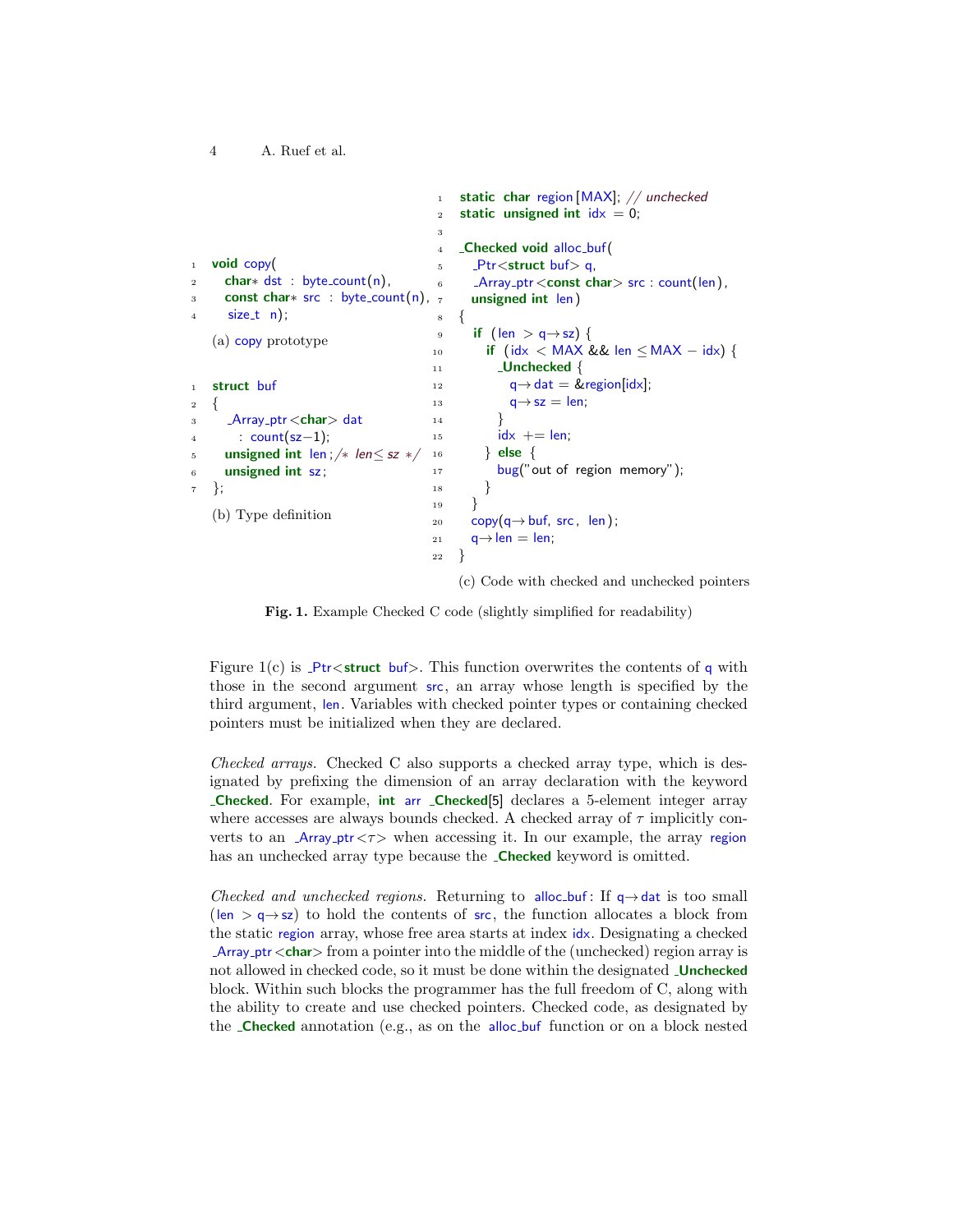within unchecked code) may not use unchecked pointers or arrays. It also may not define or call functions without prototypes and variable argument functions.

Interface types. Once alloc buf has allocated  $q \rightarrow$  dat it calls copy to transfer the data into it, from src. Checked C permits normal C functions, such as those in an existing library, to be given an interface type. This is the type that Checked C code should use in a checked region. In an unchecked region, either the original type or the interface type may be used. This allows the function to be called with unchecked types or checked types. For copy, this type is shown in Figure  $1(a)$ .

Interface types can also be attached to definitions within a Checked C file, not just prototypes declared for external libraries. Doing so permits the same function to be called from an unchecked region (with either checked or unchecked types) or a checked region (there it will always have the checked type). For example, if we wanted alloc\_buf to be callable from unchecked code with unchecked pointers, we could define its prototype as

```
void alloc_buf (
2 struct buf *q : itype (_Ptr<struct buf>),
3 const char ∗src : itype ( Array ptr<const char>) count(len),
4 unsigned int len);
```
Implementation details. Checked C is implemented as an extension to the Clang/ LLVM compiler.<sup>6</sup> The clang front-end inserts run-time checks for the evaluation of lvalue expressions whose results are derived from checked pointers and that will be used to access memory. Accessing a  $Ptr\langle\tau\rangle$  requires a null check, while accessing an  $\text{Array\_ptr} \leq \tau$ >requires both null and bounds checks. The code for these checks is handed to the LLVM backend, which will remove checks if it can prove they will always pass. In general, such checks are the only source of Checked C run-time overhead. Preliminary experiments on some small, pointer-intensive benchmarks show running time overhead to be around 8.6%, on average [11].

### 3 Formalism: CoreChkC

This section presents a formal language CoreChkC that models the essence of Checked C. The language is designed to be simple but nevertheless highlight Checked C's key features: checked and unchecked pointers, and checked and unchecked code blocks. We prove our key theoretical result—checked code cannot be blamed for a spatial safety violation—in the next section.

#### 3.1 Syntax

The syntax of CORECHKC is presented in Figure 2. Types  $\tau$  classify wordsized objects while types  $\omega$  also include multi-word objects. The type  $\text{ptr}^m\omega$ types a pointer, where m identifies its mode: mode c identifies a Checked C safe

 $6 \text{ https://github.com/Microsoft/checkedc-clang}$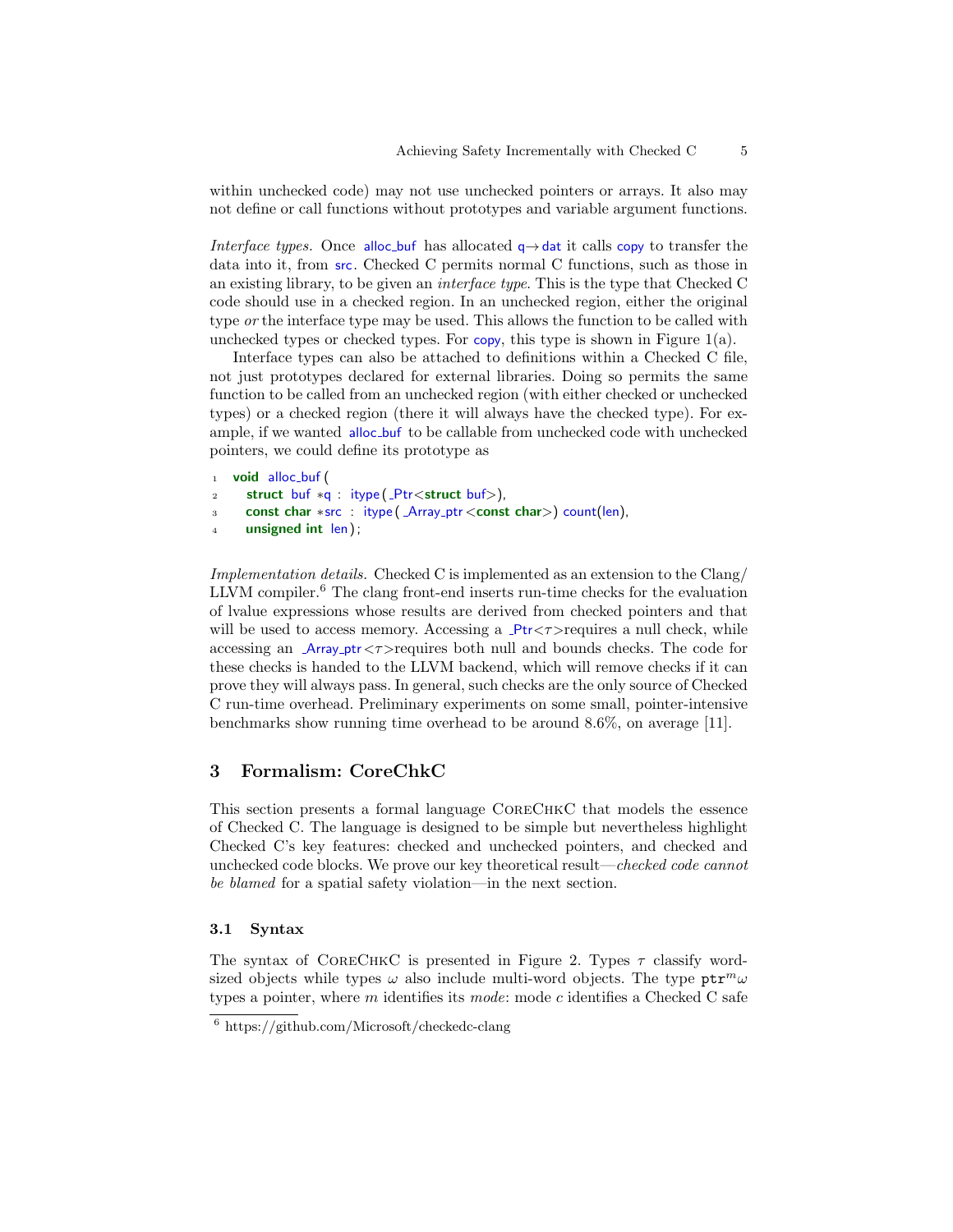```
Mode m ::= c | uWord types \tau ::= int | ptr<sup>m</sup>\omegaTypes \omega := \tau \mid \text{struct } T \mid \text{array } n \tauExpressions e^- ::= n^{\tau} | x | let x = e_1 in e_2 | malloc@ \omega | (\tau) e|e_1+e_2| &e \rightarrow f | *e | *e_1 = e_2 | unchecked eStructdefs D \in T \longrightarrow fsFields fs ::= \tau \mathbf{f} | \tau \mathbf{f}; fs
```
Fig. 2. CoreChkC Syntax

pointer, while mode u represents an unchecked pointer. In other words  $ptr^{c}\tau$  is a checked pointer type Ptr< $\tau$  while  $ptr^u\tau$  is an unchecked pointer type  $\tau$ \*. Multiword types  $\omega$  include struct records, and arrays of type  $\tau$  having size n, i.e.,  $ptr<sup>c</sup>array$   $n \tau$  represents a checked array pointer type  $Array\_ptr < \tau$  with bounds n. We assume structs are defined separately in a map  $D$  from struct names to their constituent field definitions.

Programs are represented as expressions e; we have no separate class of program statements, for simplicity. Expressions include (unsigned) integers  $n^{\tau}$  and local variables x. Constant integers n are annotated with type  $\tau$  to indicate their intended type. As in an actual implementation, pointers in our formalism are represented as integers. Annotations help formalize type checking and the safety property it provides; they have no effect on the semantics except when  $\tau$ is a checked pointer, in which case they facilitate null and bounds checks. Variables x, introduced by let-bindings let  $x = e_1$  in  $e_2$ , can only hold word-sized objects, so all structs can only be accessed by pointers.

Checked pointers are constructed using malloc $@\omega$ , where  $\omega$  is the type (and size) of the allocated memory. Thus, malloc@int produces a pointer of type  $\texttt{ptr}^{c}$  int while malloc $@($ array 10 int) produces one of type  $\texttt{ptr}^{c}$  (array 10 int). Unchecked pointers can only be produced by the cast operator,  $(\tau)e$ , e.g., by doing  $(\text{ptr}^u$  int)malloc@int. Casts can also be used to coerce between integer and pointer types and between different multi-word types.

Pointers are read via the ∗ operator, and assigned to via the = operator. To read or write struct fields, a program can take the address of that field and read or write that address, e.g.,  $x \rightarrow f$  is equivalent to  $*(\&x \rightarrow f)$ . To read or write an array, the programmer can use pointer arithmetic to access the desired element, e.g.,  $x[i]$  is equivalent to  $*(x + i)$ .

By default, CoreChkC expressions are assumed to be checked. Expression  $e$  in unchecked  $e$  is unchecked, giving it additional freedom: Checked pointers may be created via casts, and unchecked pointers may be read or written.

Design Notes. CORECHKC leaves out many interesting C language features. We do not include an operation for freeing memory, since this paper is concerned about spatial safety, not temporal safety. CoreChkC models statically sized arrays but supports dynamic indexes; supporting dynamic sizes is interesting but not meaningful enough to justify the complexity it would add to the formalism.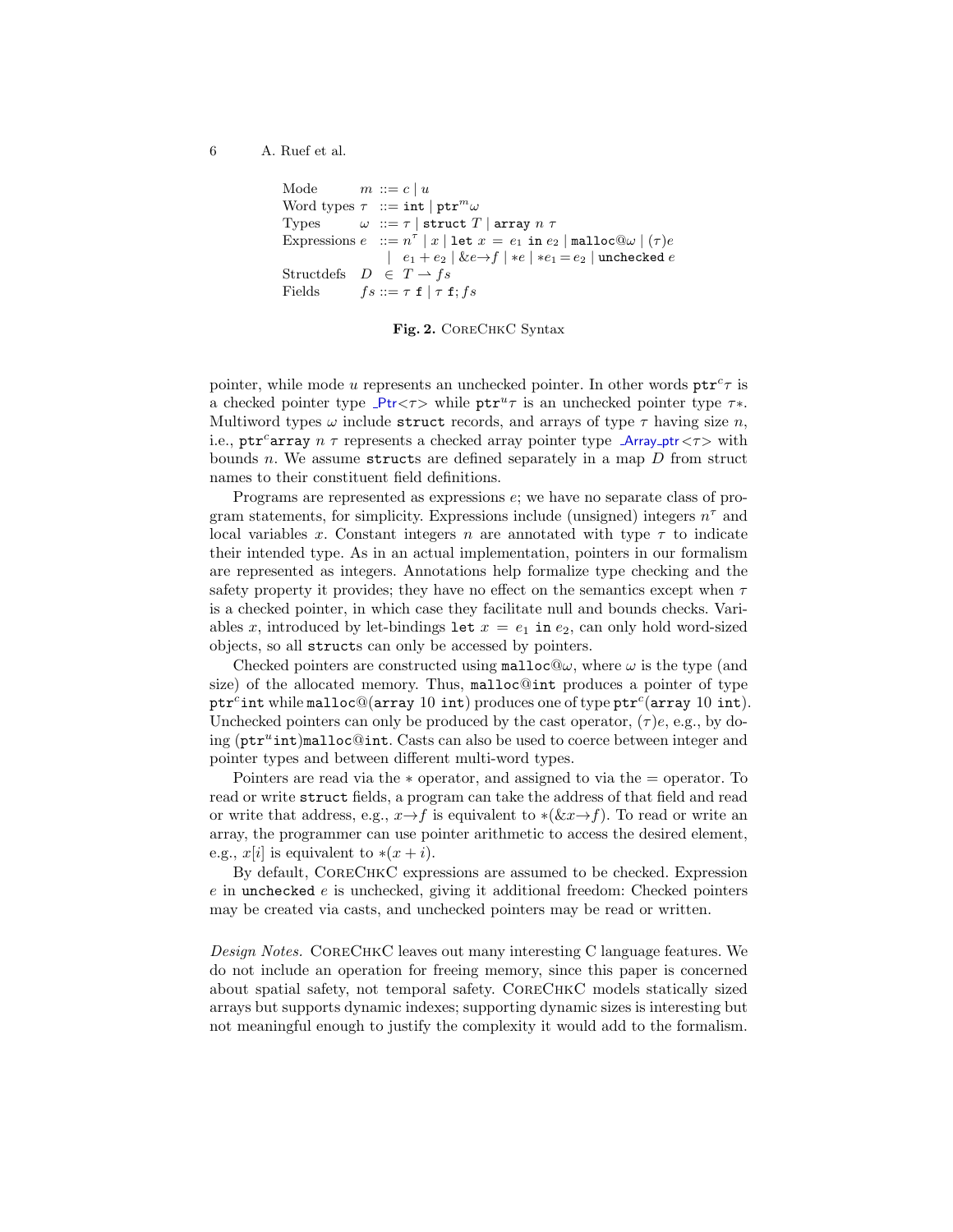\n- Heap 
$$
H \in \mathbb{Z} \to \mathbb{Z} \times \tau
$$
\n- Result  $r ::= e | \text{Null} | \text{Bounds}$
\n- Contexts  $E ::= - | \text{let } x = E \text{ in } e | E + e | n + E$
\n- $| \& E \rightarrow f | (\tau)E | *E | *E = e | * n = E | \text{ unchecked } E$
\n

Fig. 3. Semantics Definitions

Making ints unsigned simplifies handling pointer arithmetic. We do not model control operators or function calls, whose addition would be straightforward.<sup>7</sup> CORECHKC does not have a checked  $e$  expression for nesting within unchecked expressions, but supporting it would be easy.

#### 3.2 Semantics

Figure 4 defines the small-step operational semantics for CoreChkC expressions in the form of judgment  $H: e \longrightarrow^m H: r$ . Here, H is a heap, which is a partial map from integers (representing pointer addresses) to type-annotated integers  $n^{\tau}$ . Annotation m is the mode of evaluation, which is either c for checked mode or u for unchecked mode. Finally, r is a result, which is either an expression  $e$ , Null (indicating a null pointer dereference), or Bounds (indicating an out-ofbounds array access). An unsafe program execution occurs when the expression reaches a stuck state — the program is not an integer  $n^{\tau}$ , and yet no rule applies. Notably, this could happen if trying to dereference a pointer  $n$  that is actually invalid, i.e.,  $H(n)$  is undefined.

The semantics is defined in the standard manner using evaluation contexts E. We write  $E[e_0]$  to mean the expression that results from substituting  $e_0$  into the "hole" ( $\Box$ ) of context E. Rule C-Exp defines normal evaluation. It decomposes an expression e into a context E and expression  $e_0$  and then evaluates the latter via  $H, e_0 \rightsquigarrow H'; e'_0$ , discussed below. The evaluation mode m is constrained by the  $mode(E)$  function, also given in Figure 4. The rule and this function ensure that when evaluation occurs within  $e$  in some expression unchecked  $e$ , then it does so in unchecked mode  $u$ ; otherwise it may be in checked mode  $c$ . Rule C-HALT halts evaluation due to a failed null or bounds check.

The rules prefixed with E- are those of the computation semantics  $H; e_0 \rightarrow$  $H'; e'_0$ . The semantics is implicitly parameterized by struct map D. The rest of this section provides additional details for each rule, followed by a discussion of CoreChkC's type system.

Rule E-BINOP produces an integer  $n_3$  that is the sum of arguments  $n_1$  and  $n_2$ . As mentioned earlier, the annotations  $\tau$  on literals  $n^{\tau}$  indicate the type the program has ascribed to n. When a type annotation is not a checked pointer, the semantics ignores it. In the particular case of E-Binop for example, addition

<sup>&</sup>lt;sup>7</sup> Function calls  $f(e')$  can be modeled by let  $x = e_1$  in  $e_2$ , where we can view x as function f's parameter,  $e_2$  as its body, and  $e_1$  as its actual argument. Calls to unchecked functions from checked code can thus be simulated by having an unchecked  $e$  expression for  $e_2$ .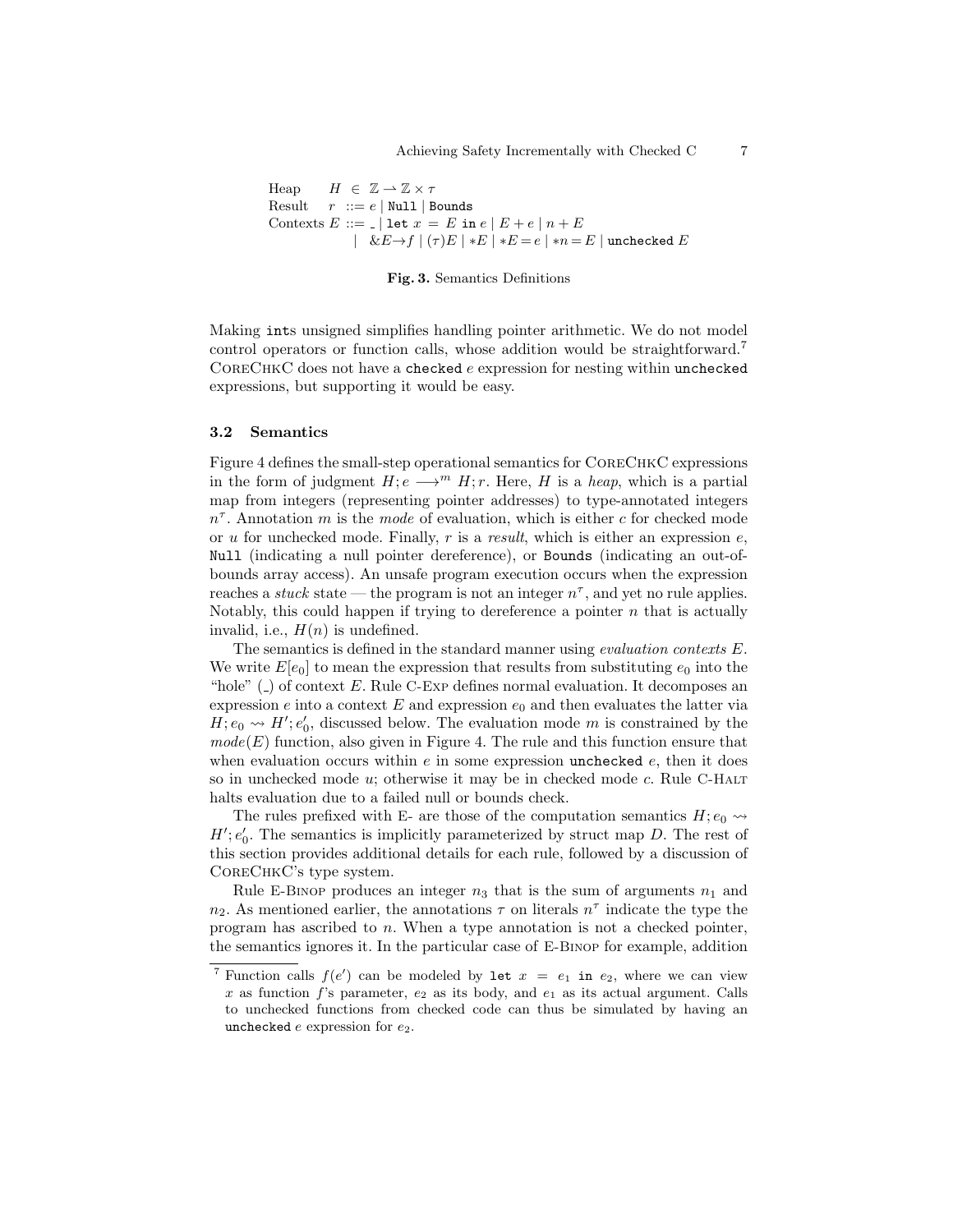E-Binop H; n τ1 <sup>1</sup> + n τ2 <sup>2</sup> H; n τ3 <sup>3</sup> where n<sup>3</sup> = n<sup>1</sup> + n<sup>2</sup> τ<sup>1</sup> =ptr<sup>c</sup> (array l τ ) ∧ n<sup>1</sup> 6= 0 ⇒ τ<sup>3</sup> = ptr<sup>c</sup> (array (l − n2) τ ) τ<sup>1</sup> 6= ptr<sup>c</sup> (array l τ ) ⇒ τ<sup>3</sup> = τ<sup>1</sup> E-Cast H; (τ )n τ <sup>0</sup> H; n τ E-Deref H; ∗n <sup>τ</sup> H; n τ1 <sup>1</sup> where n τ1 <sup>1</sup> = H(n) ∀ l τ <sup>0</sup> . τ = ptr<sup>c</sup> (array l τ <sup>0</sup> ) ⇒ l > 0 E-Assign H; ∗n <sup>τ</sup> = n τ1 1 H<sup>0</sup> ; n τ1 <sup>1</sup> where H(n) defined ∀ l τ <sup>0</sup> . τ = ptr<sup>c</sup> (array l τ <sup>0</sup> ) ⇒ l > 0 H<sup>0</sup> = H[n 7→ n τ1 1 ] E-Amper H; &n <sup>τ</sup>→f<sup>i</sup> H; n τ0 <sup>0</sup> where <sup>τ</sup> <sup>=</sup> ptr<sup>m</sup><sup>0</sup> struct T D(T) = τ1f1; ...; τkf<sup>k</sup> for 1 ≤ i ≤ k m0 6= c ∨ n 6= 0 ⇒ n<sup>0</sup> = n + i ∧ τ<sup>0</sup> = ptr<sup>m</sup><sup>0</sup> τi E-Malloc H; malloc@ω H<sup>0</sup> , n ptrcω <sup>1</sup> where sizeof(ω) = k and k > 0 n1...n<sup>k</sup> consecutive n<sup>1</sup> 6= 0 and H(n1)...H(nk) undefined τ1, ..., τ<sup>k</sup> = types(D, ω) H<sup>0</sup> = H[n<sup>1</sup> 7→ 0 τ1 ]...[n<sup>k</sup> 7→ 0 <sup>τ</sup><sup>k</sup> ] E-Let H; let x = n τ in e H; e[x 7→ n τ ] E-Unchecked H; unchecked n <sup>τ</sup> H; n τ X-DerefOOB H; ∗n <sup>τ</sup> H; Bounds where τ = ptr<sup>c</sup> (array 0 τ1) X-AssignOOB H; ∗n <sup>τ</sup> = n τ1 <sup>1</sup> H; Bounds where τ = ptr<sup>c</sup> (array 0 τ1) X-DerefNull H; ∗0 <sup>τ</sup> H; Null where τ = ptr<sup>c</sup>ω X-AssignNull H; ∗0 <sup>τ</sup> = n τ 0 <sup>1</sup> H; Null where τ = ptr<sup>c</sup> (array l τ1) X-AmperNull H; &0<sup>τ</sup>→f<sup>i</sup> H; Null where τ = ptr<sup>c</sup> struct T X-BinopNull H; 0<sup>τ</sup> + n τ <sup>0</sup> H; Null where τ = ptr<sup>c</sup> (array l τ1) C-Exp e = E[e0] m = mode(E) ∨ m = u H; e<sup>0</sup> H 0 ; e 0 <sup>0</sup> e <sup>0</sup> = E[e 0 0] H; e −→<sup>m</sup> H 0 ; e 0 C-Halt e = E[e0] m = mode(E) ∨ m = u H; e<sup>0</sup> H 0 ; r where r = Null or r = Bounds H; e −→<sup>m</sup> H 0 ; r mode( ) = c mode(unchecked E) = u mode(let x = E in e) = mode(E + e) = mode(n + E) = mode(&E→f) = mode((τ )E) = mode(∗E) = mode(∗E = e) =

Fig. 4. Operational semantics

 $mode(*n = E)$  =  $mode(E)$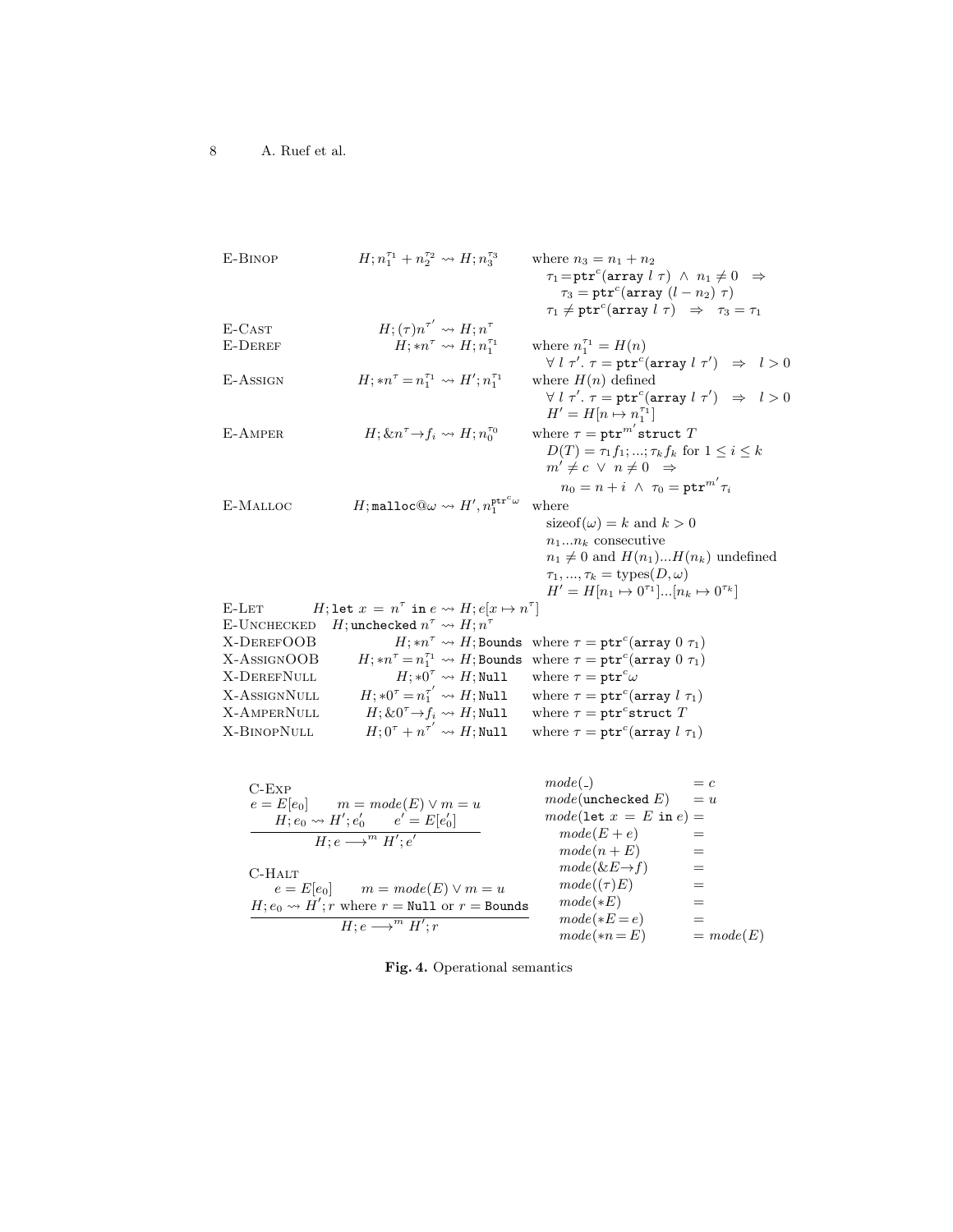$n_1^{\tau_1}+n_2^{\tau_2}$  ignores  $\tau_1$  and  $\tau_2$  when  $\tau_1$  is not a checked pointer, and simply annotates the result with it. However, when  $\tau$  is a checked pointer, the rules use it to model bounds checks; in particular, dereferencing  $n^{\tau}$  where  $\tau$  is  $\texttt{ptr}^{c}(\texttt{array} \ l \tau_0)$ produces Bounds when  $l = 0$  (more below). As such, when  $n_1$  is a non-zero, checked pointer to an array and  $n_2$  is an int, result  $n_3$  is annotated as a pointer to an array with its bounds suitably updated.<sup>8</sup> Checked pointer arithmetic on  $0$ is disallowed; see below.

Rules E-Deref and E-Assign confirm the bounds of checked array pointers: the length  $l$  must be positive for the dereference to be legal. The rule permits the program to proceed for non-checked or non-array pointers (but the type system will forbid them).

Rule E-Amper takes the address of a struct field, according to the type annotation on the pointer, as long the pointer is not zero or not checked.

Rule E-Malloc allocates a checked pointer by finding a string of free heap locations and initializing each to 0, annotated to the appropriate type. Here, types( $D, \omega$ ) returns k types, where these are the types of the corresponding memory words; e.g., if  $\omega$  is a struct then these are the types of its fields (looked up in D), while if  $\omega$  is an array of length k containing values of type  $\tau$ , then we will get back k  $\tau$ 's. We require  $k \neq 0$  or the program is stuck (a situation precluded by the type system).

Rule E-Let uses a substitution semantics for local variables; notation  $e[x \mapsto$  $n^{\tau}$  means that all occurrences of x in e should be replaced with  $n^{\tau}$ .

Rule E-UNCHECKED returns the result of an unchecked block.

Rules with prefix X- describe failures due to bounds checks and null checks on checked pointers. These are analogues to the E-Assign, E-Deref, E-Binop, and E-Amper cases. The first two rules indicate a bounds violation for size-zero array pointers. The next two indicate an attempt to dereference a null pointer. The last two indicate an attempt to construct a checked pointer from a null pointer via field access or pointer arithmetic.

#### 3.3 Typing

The typing judgment  $\Gamma; \sigma \vdash_m e : \tau$  says that expression e has type  $\tau$  under environment  $\Gamma$  and scope  $\sigma$  when in mode m. A scope  $\sigma$  is an additional environment consisting of a set of literals; it is used to type cyclic structures (in Rule T-PTRC, below) that may arise during program evaluation. The heap  $H$ and struct map D are implicit parameters of the judgment; they do not appear because they are invariant in derivations. unchecked expressions are typed in mode *u*; otherwise we may use either mode.

 $\Gamma$  maps variables x to types τ, and is used in rules T-VAR and T-LET as usual. Rule T-Base ascribes type  $\tau$  to literal  $n^{\tau}$ . This is safe when  $\tau$  is int (always). If  $\tau$  is an unchecked pointer type, a dereference is only allowed by

<sup>&</sup>lt;sup>8</sup> Here,  $l - n_2$  is natural number arithmetic: if  $n_2 > l$  then  $l - n_2 = 0$ . This would have to be adjusted if the language contained subtraction, or else bounds information would be unsound.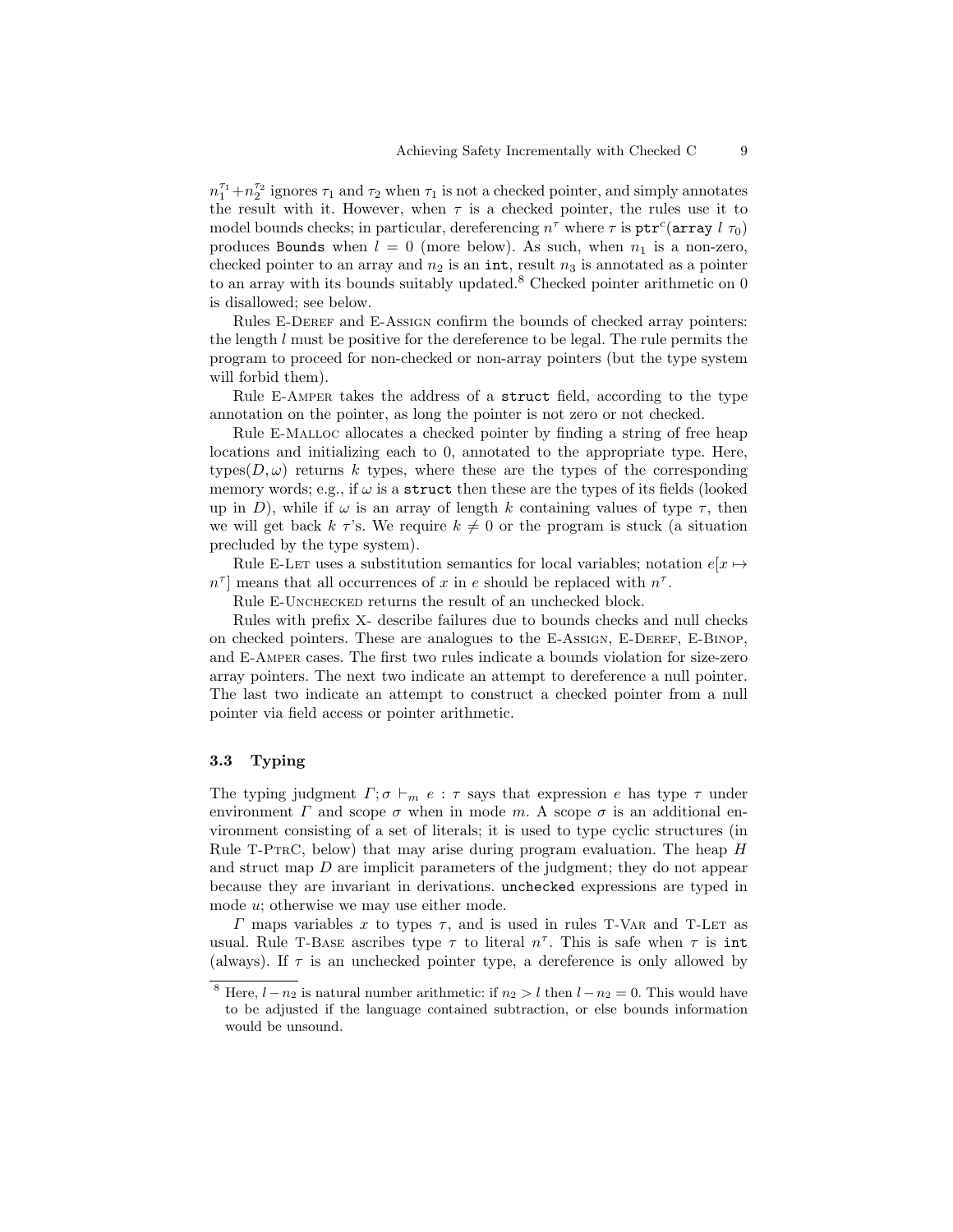| T-VAR                                          | T-VCONST                                                                                                                     | T-LET                                                                                                             |                                                                                                                                                         |  |  |
|------------------------------------------------|------------------------------------------------------------------------------------------------------------------------------|-------------------------------------------------------------------------------------------------------------------|---------------------------------------------------------------------------------------------------------------------------------------------------------|--|--|
| $x: \tau \in \Gamma$                           |                                                                                                                              |                                                                                                                   | $n^{\tau} \in \sigma$ $\Gamma; \sigma \vdash_m e_1 : \tau_1 \quad \Gamma, x : \tau_1; \sigma \vdash_m e_2 : \tau$                                       |  |  |
|                                                | $\Gamma; \sigma \vdash_m x : \tau$ $\Gamma; \sigma \vdash_m n^\tau : \tau$                                                   |                                                                                                                   | $\varGamma;\sigma \vdash_m \mathtt{let}\ x\,=\,e_1\,\mathtt{in}\,e_2:\tau$                                                                              |  |  |
| T-BASE                                         |                                                                                                                              | T-PTRC                                                                                                            |                                                                                                                                                         |  |  |
|                                                | $\tau = \text{int} \vee \tau = \text{ptr}^u \omega \vee n = 0 \vee$                                                          | $\tau = \texttt{ptr}^c \omega$ $\tau_0, , \tau_{i-1} = \text{types}(D, \omega)$                                   |                                                                                                                                                         |  |  |
|                                                | $\tau = \texttt{ptr}^c(\texttt{array}\;0\;\tau')$                                                                            | $\Gamma; \sigma, n^{\tau} \vdash_m H(n+k) : \tau_k \quad 0 \leq k < j$<br>$\Gamma: \sigma \vdash_m n^\tau : \tau$ |                                                                                                                                                         |  |  |
|                                                | $\Gamma; \sigma \vdash_m n^\tau : \tau$                                                                                      |                                                                                                                   |                                                                                                                                                         |  |  |
|                                                | T-AMPER                                                                                                                      | T-BINOPINT                                                                                                        |                                                                                                                                                         |  |  |
|                                                | $\Gamma;\sigma \vdash_m e:\texttt{ptr}^m \texttt{struct}\; T \qquad \Gamma;\sigma \vdash_m e_1:\texttt{int}$                 |                                                                                                                   |                                                                                                                                                         |  |  |
|                                                |                                                                                                                              | $D(T) = ; \tau_f f; $ $\Gamma; \sigma \vdash_m e_2 : \text{int}$                                                  |                                                                                                                                                         |  |  |
|                                                | $\Gamma; \sigma \vdash_m \& e \rightarrow f : \mathtt{ptr}^m \tau_f \qquad \Gamma; \sigma \vdash_m e_1 + e_2 : \mathtt{int}$ |                                                                                                                   |                                                                                                                                                         |  |  |
|                                                | T-MALLOC                                                                                                                     | size of $(\omega) > 0$                                                                                            |                                                                                                                                                         |  |  |
|                                                |                                                                                                                              | $\overline{\Gamma;\sigma \vdash_m \mathtt{malloc}@ \omega : \mathtt{ptr}^c \omega}$                               |                                                                                                                                                         |  |  |
| T-Unchecked                                    | T-CAST                                                                                                                       |                                                                                                                   |                                                                                                                                                         |  |  |
|                                                |                                                                                                                              |                                                                                                                   | $\Gamma; \sigma \vdash_u e : \tau$ $m = c \Rightarrow \tau \neq \text{ptr}^c \omega \text{ (for any } \omega) \qquad \Gamma; \sigma \vdash_m e : \tau'$ |  |  |
| $\Gamma; \sigma \vdash_m$ unchecked $e : \tau$ |                                                                                                                              | $\Gamma; \sigma \vdash_m (\tau) e : \tau$                                                                         |                                                                                                                                                         |  |  |
| T-DEREF                                        |                                                                                                                              | T-INDEX                                                                                                           |                                                                                                                                                         |  |  |
|                                                | $\Gamma;\sigma \vdash_m e:\mathtt{ptr}^{m'}\omega$                                                                           | $\Gamma; \sigma \vdash_m e_1 : \mathtt{ptr}^{m'}(\mathtt{array}~n~\tau)$                                          |                                                                                                                                                         |  |  |
|                                                | $\omega = \tau \vee \omega = \text{array } n \tau$                                                                           | $\Gamma; \sigma \vdash_m e_2 : \mathtt{int}$                                                                      |                                                                                                                                                         |  |  |
|                                                | $m' = u \Rightarrow m = u$                                                                                                   | $m' = u \Rightarrow m = u$                                                                                        |                                                                                                                                                         |  |  |
|                                                | $\Gamma: \sigma \vdash_m *e : \tau$                                                                                          | $\Gamma; \sigma \vdash_m * (e_1 + e_2) : \tau$                                                                    |                                                                                                                                                         |  |  |
| T-Assign                                       |                                                                                                                              | T-INDASSIGN                                                                                                       |                                                                                                                                                         |  |  |
|                                                | $\Gamma; \sigma \vdash_m e_1 : \mathtt{ptr}^{m'}\omega \quad \quad \Gamma; \sigma \vdash_m e_2 : \tau$                       | $\varGamma;\sigma \vdash_m e_1 : \mathtt{ptr}^{m'}(\mathtt{array}\ n\ \tau)$                                      |                                                                                                                                                         |  |  |
|                                                | $\omega = \tau \vee \omega = \text{array } n \tau$                                                                           |                                                                                                                   | $\Gamma; \sigma \vdash_m e_2 : \text{int} \qquad \Gamma; \sigma \vdash_m e_3 : \tau$                                                                    |  |  |
|                                                | $m' = u \Rightarrow m = u$                                                                                                   |                                                                                                                   | $m' = u \Rightarrow m = u$                                                                                                                              |  |  |
|                                                | $\Gamma; \sigma \vdash_m *e_1=e_2 : \tau$                                                                                    |                                                                                                                   | $\Gamma; \sigma \vdash_{m} * (e_1 + e_2) = e_3 : \tau$                                                                                                  |  |  |

Fig. 5. Typing

the type system to be in unchecked code (see below), and as such any sort of failure (including a stuck program) is not a safety violation. When  $n$  is 0 then  $\tau$  can be anything, including a checked pointer type, because dereferencing n would (safely) produce Null. Finally, if  $\tau$  is  $ptr^{c}(\arctan \theta \tau')$  then dereferencing n would (safely) produce Bounds.

Rule T-PtrC is perhaps the most interesting rule of CoreChkC. It ensures checked pointers of type  $ptr^c\omega$  are consistent with the heap, by confirming the pointed-to heap memory has types consistent with  $\omega$ , recursively. When doing this, we extend  $\sigma$  with  $n^{\tau}$  to properly handle cyclic heap structures;  $\sigma$  is used by RuleT-VCONST.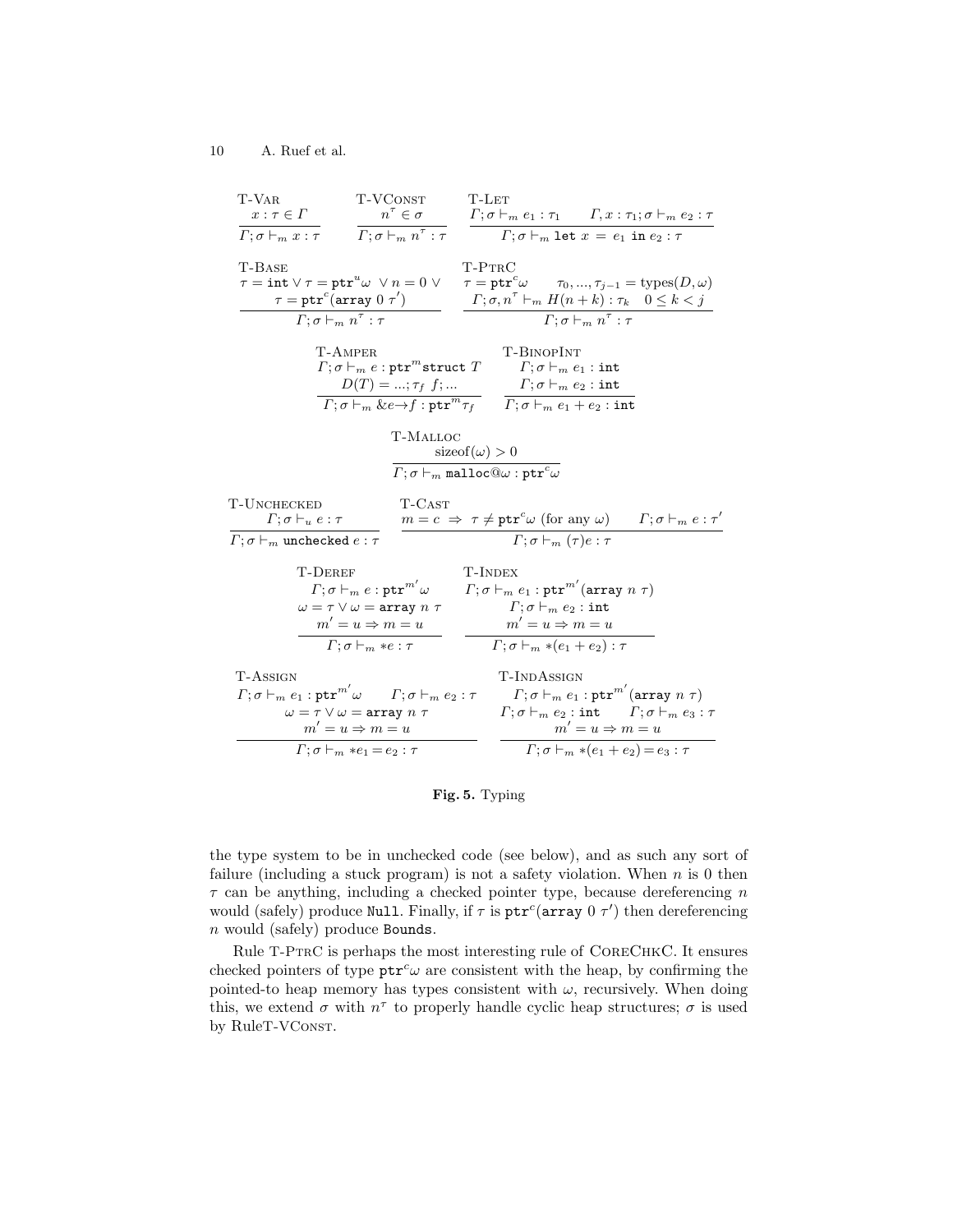To make things more concrete, consider the following program that constructs a cyclic cons cell, using a standard single-linked list representation:

$$
D(node) = \text{int } val; \text{ptr}^c \text{ struct } node
$$

let  $p = \text{malloc@struct} node$  in \* $(\& p \rightarrow next) = p$ 

After executing the program above, the heap would look something like the following, where n is the integer value of p. That is, the n-th location of the heap contains 0 (the default value for field val picked by malloc), while the  $(n + 1)$ -th location, which corresponds to field *next*, contains the literal *n*.



How can we type the pointer  $n^{\text{ptr}^c \text{struct } node}$  in this heap without getting an infinite typing judgment?

$$
\varGamma;\sigma \vdash_c n^{\texttt{ptr}^c\texttt{struct}\;\textit{node}}:\texttt{ptr}^c\texttt{struct}\;\textit{node}
$$

That's where the scope comes in, to break the recursion. In particular, using Rule T-PTRC and struct *node*'s definition, we would need to prove two things:

$$
\Gamma; \sigma, n^{\texttt{ptr}^c\texttt{struct}~node} \vdash_c H(n+0): \texttt{int} \\ \text{and} \\ \Gamma; \sigma, n^{\texttt{ptr}^c\texttt{struct}~node} \vdash_c H(n+1): \texttt{ptr}^c\texttt{struct}~node
$$

Since  $H(n+0) = 0$ , as malled zeroes out its memory, we can trivially prove the first goal using Rule T-Base. However, the second goal is almost exactly what we set out to prove in the first place! If not for the presence of the scope  $\sigma$ , the proof the *n* is typeable would be infinite! However, by adding  $n^{\text{ptr}^c\text{struct node}}$  to the scope, we are essentially assuming it is well-typed to type its contents, and the desired result follows by Rule T-VConsr.<sup>9</sup>

A key feature of T-PtrC is that it effectively confirms that all pointers reachable from the given one are consistent; it says nothing about other parts of the heap. So, if a set of checked pointers is only reachable via unchecked pointers then we are not concerned whether they are consistent, since they cannot be directly dereferenced by checked code.

Back to the remaining rules, T-Amper and T-BinopInt are unsurprising. Rule T-Malloc produces checked pointers so long as the pointed-to type  $\omega$  is

 $\frac{9}{9}$  For readers familiar with coinduction [29], this proof technique is similar: to prove a coinductive property  $P$  one would assume  $P$  but need to use it productively in a subterm; similarly here, we can assume a pointer is well-typed when we attempt to type heap locations that are reachable from it.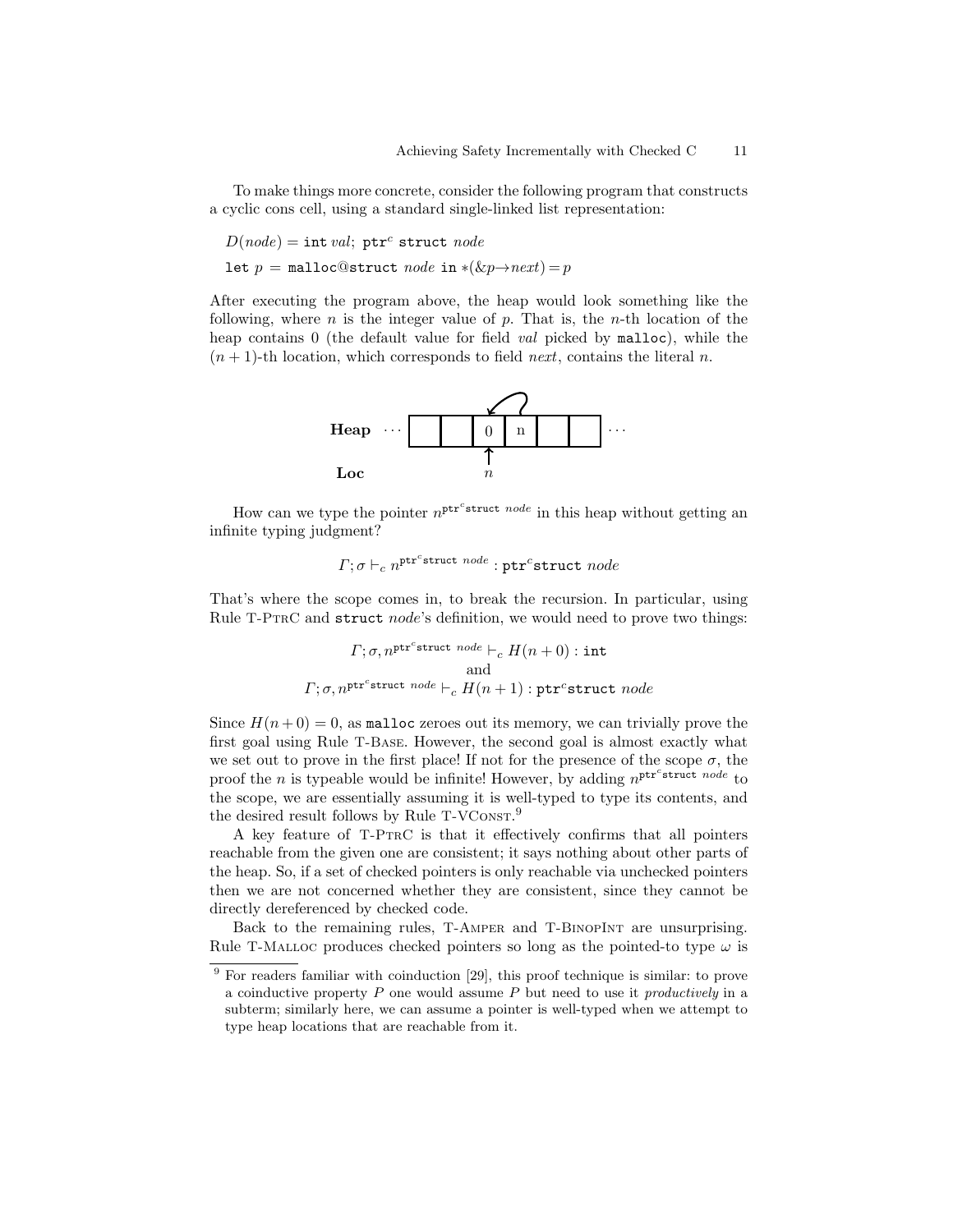not zero-sized, i.e., is not array  $0 \tau$ . Rule T-UNCHECKED introduces unchecked mode, relaxing access rules. Rule T-Cast enforces that checked pointers cannot be cast targets in checked mode.

Rules T-Deref and T-Assign type pointer accesses. These rules require unchecked pointers only be dereferenced in unchecked mode. Rule T-INDEX permits reading a computed pointer to an array, and rule T-INDASSIGN permits writing to one. These rules are not strong enough to permit updating a pointer to an array after performing arithmetic on it. In general, Checked C's design permits overcoming such limitations through selective use of casts in unchecked code. (That said, our implementation is more flexible in this particular case.)

## 4 Checked Code Cannot be Blamed

Our main formal result is that well-typed programs will never fail with a spatial safety violation that is due to a checked region of code, i.e., checked code cannot be blamed. This section presents the main result and outlines its proof. We have mechanized the full proof using the Coq proof assistant. The development is roughly 3500 lines long, including comments. It is freely available at https://github.com/plum-umd/checkedc/tree/master/coq.

### 4.1 Progress and Preservation

The blame theorem is proved using the two standard syntactic type-safety notions of Progress and Preservation, adapted for CoreChkC. Progress indicates that a (closed) well-typed program either is a value, can take a step (in either mode), or else is stuck in unchecked code. A program is in unchecked mode if its expression e only type checks in mode  $u$ , or its (unique) context E has mode  $u$ .

**Theorem 1 (Progress).** If  $\cdot \vdash_m e : \tau$  (under heap H) then one of the following holds:

- $e$  is an integer  $n^{\tau}$
- $-$  There exists  $H', m',$  and r such that  $H; e →^{m'} H'; r$  where r is either some  $e'$ , Null, or Bounds.
- $-m = u$  or  $e = E[e'']$  and  $mode(E) = u$  for some  $E, e''$ .

Preservation indicates that if a well-typed program in checked mode takes a checked step then the resulting program is also well-typed in checked mode.

**Theorem 2 (Preservation).** If  $\Gamma$ ;  $\vdash_c e : \tau$  (under a heap H) and  $H$ ;  $e \rightarrow^c$  $H'; r$  (for some  $H', r$ ), then and  $r = e'$  implies  $H \triangleright H'$  and  $\Gamma; \vdash_c e' : \tau$  (under heap  $H'$ ).

We write  $H \triangleright H'$  to mean that for all  $n^{\tau}$  if  $\cdot \vdash_c n^{\tau} : \tau$  under H then  $\cdot \vdash_c n^{\tau} : \tau$ under  $H'$  as well.

The proofs of both theorems are by induction on the typing derivation. The Preservation proof is the most delicate, particularly ensuring  $H \triangleright H'$  despite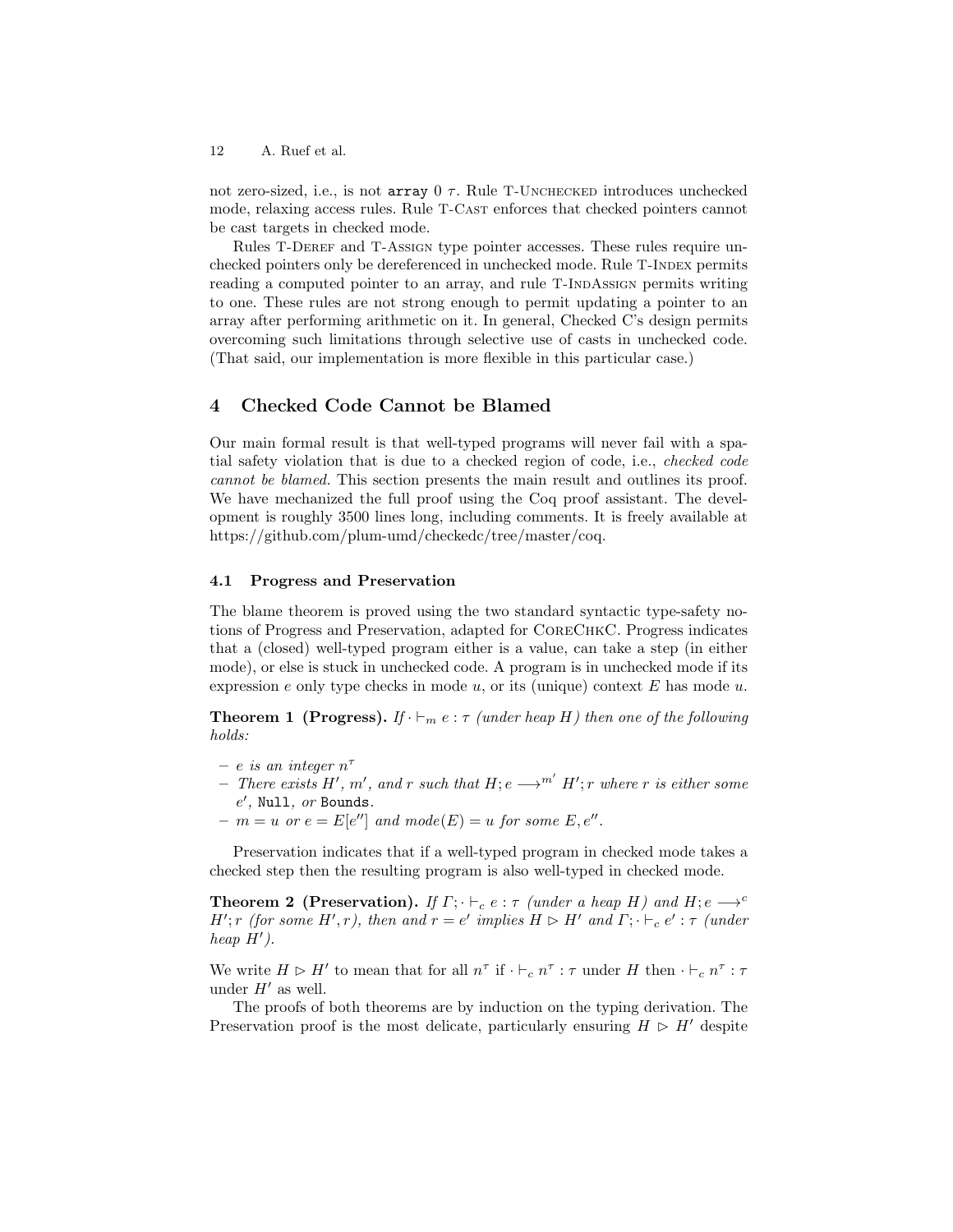the creation or modification of cyclic data structures. Crucial to the proof were two lemmas dealing with the scope, weakening and strengthening.

The first lemma, scope weakening, allows us to arbitrarily extend a scope with any literal  $n_0^{\tau_0}$ .

**Lemma 1 (Weakening).** If  $\Gamma; \sigma \vdash_m n^\tau : \tau$  then  $\Gamma; \sigma, n_0^{\tau_0} \vdash_m n^\tau : \tau$ , for all  $n_0^{\tau_0}$ .

Intuitively, this lemma holds because if a proof of  $\Gamma; \sigma \vdash_m n^\tau : \tau$  relies on the rule T-VConsr, then that  $n_1^{\tau_1} \in \sigma$  for some  $n_1^{\tau_1}$ . But then  $n_1^{\tau_1} \in (\sigma, n_0^{\tau_0})$  as well. Importantly, the scope  $\sigma$  is a set of  $n^{\tau}$  and not a map from n to  $\tau$ . As such, if  $n'^{\tau'}$  is already present in  $\sigma$ , adding  $n'^{\tau'_0}$  will not clobber it. Allowing the same literal to have multiple types is of practical importance. For example a pointer  $n$  to a struct could be annotated with the type of the struct, or the type of the first field of the struct, or int; all may safely appear in the environment.

Consider the proof that  $n^{\text{ptr}^c\text{struct node}}$  is well typed for the heap given in Section 3.3. After applying Rule T-PTRC, we used the fact that  $n^{\text{ptr}^c \text{struct node}} \in$  $\sigma$ ,  $n^{\text{ptr}^c$  struct node to prove that the next field of the struct is well typed. If we were to replace  $\sigma$  with another scope  $\sigma, n_0^{\tau_0}$  for some typed literal  $n_0^{\tau_0}$  (and as a result any scope that is a superset of  $\sigma$ ), the inclusion  $n^{\text{ptr}^c \text{struct} \text{ node}}$  $\sigma, n_0^{\tau_0}, n^{\text{ptr}^c \text{struct } node}$  still holds and our pointer is still well-typed.

Conversely, the second lemma, scope strengthening, allows us to remove a literal from a scope, if that literal is well typed in an empty context.

**Lemma 2 (Strengthening).** If  $\Gamma; \sigma \vdash_m n_1^{\tau_1} : \tau_1$  and  $\Gamma; \vdash_m n_2^{\tau_2} : \tau_2$ , then  $\Gamma; \sigma \backslash \{n_2^{\tau_2}\}\vdash_m n_1^{\tau_1}:\tau_1.$ 

Informally, if the fact that  $n_2^{\tau_2}$  is in the scope is used in the proof of well-typedness of  $n_1^{\tau_1}$  to prove that  $n_2^{\tau_2}$  is well-typed for some scope  $\sigma$ , then we can just use the proof that it is well-typed in an empty scope, along with weakening, to reach the same conclusion.

Looking back again at the proof of the previous section, we know that

$$
\Gamma; \cdot \vdash_c n : \texttt{ptr}^c \texttt{struct} \ node
$$
\nand\n
$$
\Gamma; \sigma, n^{\texttt{ptr}^c \texttt{struct} \ node} \vdash_c \& n \rightarrow next : \texttt{ptr}^c \texttt{struct} \ node
$$

While the proof of the latter fact relies on  $n^{\text{ptr}^c\text{struct} \text{ node}}$  being in scope, that would not be necessary if we knew (independently) that it was well-typed. That would essentially amount to unrolling the proof by one step.

#### 4.2 Blame

With progress and preservation we can prove a *blame theorem*: Only unchecked code can be blamed as the ultimate reason for a stuck program.

**Theorem 3 (Checked code cannot be blamed).** Suppose  $\cdot \vdash_c e : \tau$  (under heap H) and there exists  $H_i$ ,  $m_i$ , and  $e_i$  for  $1 \leq i \leq k$  such that  $H; e \longrightarrow^{m_1}$  $H_1; e_1 \longrightarrow^{m_2} \dots \longrightarrow^{m_k} H_k; e_k$ . If  $H_k; e_k$  is stuck then the source of the issue is unchecked code.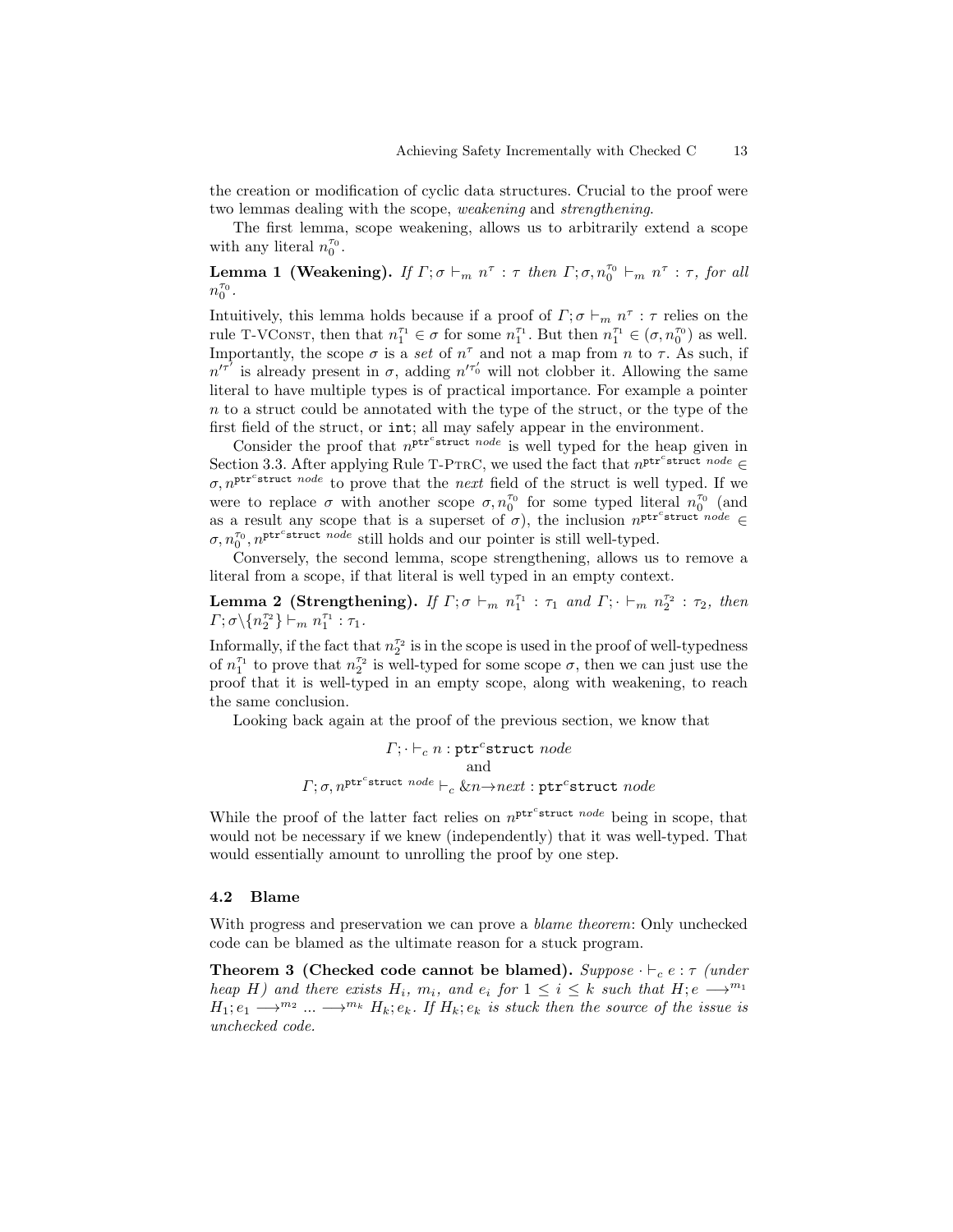*Proof.* Suppose  $\cdot \vdash_c e_k : \tau$  (under heap  $H_k$ ). By Progress, the only way the  $H_k$ ;  $e_k$  can be stuck is if  $e_k = E[e'']$  and  $mode(E) = u$ ; i.e., the term's redex is in unchecked code. Otherwise  $H_k; e_k$  is not well typed, i.e.,  $\cdot \nvdash_c e_k : \tau$  (under heap  $H_k$ ). As such, one of the steps of the evaluation was in unchecked code, i.e., there must exist some i where  $1 \leq i \leq k$  and  $m_i = u$ . This is because, by Preservation, a well-typed program in checked mode that takes a checked step always leads to a well-typed program in checked mode.

This theorem means that a code reviewer can focus on unchecked code regions, trusting that checked ones are safe.

### 5 Porting assistance

Porting legacy code to use Checked C's features can be tedious and time consuming. To assist the process, we developed a source-to-source translator called checked-c-convert that discovers some safely-used pointers and rewrites them to be checked. This algorithm is based on one used by CCured [27], but exploits Checked C's allowance of mixing checked and unchecked pointers to make less conservative decisions.

The checked-c-convert translator works by (1) traversing a program's abstract syntax tree (AST) to generate constraints based on pointer variable declaration and use; (2) solving those constraints; and (3) rewriting the program. These rewrites consist of promoting some declared pointer types to be checked, some parameter types to be *bounds-safe interfaces*, and inserting some casts. checked-c-convert aims to produce a well-formed Checked C program whose changes from the original are minimal and unsurprising. A particular challenge is to preserve syntactic structure of the program. A rewritten program should be recognizable by the author and it should be usable as a starting point for both the development of new features and additional porting. The checked-c-convert tool is implemented as a clang libtooling application and is freely available.

#### 5.1 Constraint logic and solving

The basic approach is to infer a *qualifier*  $q_i$  for each defined pointer variable i. Inspired by CCured's approach [27], qualifiers can be either PTR, ARR and UNK, ordered as a lattice  $PTR < ARR < UNK$ . Those variables with inferred qualifier  $PTR$  can be rewritten into  $Ptr < \tau$  types, while those with UNK are left as is. Those with the ARR qualifier are eligible to have  $\Delta r r q \rightarrow \tau \rightarrow$  type. For the moment we only signal this fact in a comment and do not rewrite because we cannot always infer proper bounds expressions.

Qualifiers are introduced at each pointer variable declaration, i.e., parameter, variable, field, etc. Constraints are introduced as a pointer is used, and take one of the following forms: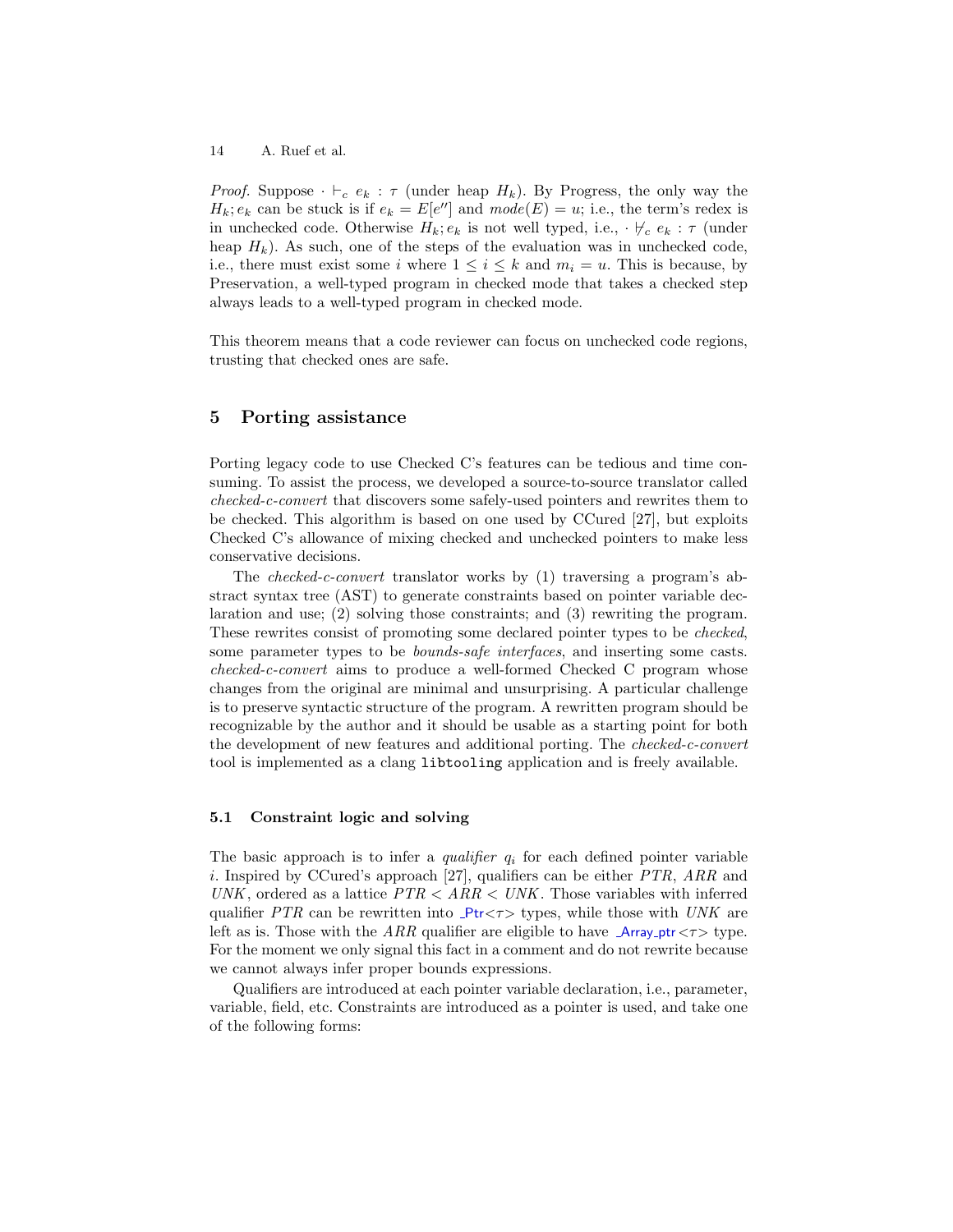$$
q_i = PTR
$$
  
\n
$$
q_i = ARR
$$
  
\n
$$
q_i = UNK
$$
  
\n
$$
q_i = q_j
$$
  
\n
$$
q_i = ARR \Rightarrow q_j = ARR
$$
  
\n
$$
q_i = UNK \Rightarrow q_j = UNK
$$
  
\n
$$
q_i = UNK \Rightarrow q_j = UNK
$$

An expression that performs arithmetic on a pointer with qualifier  $q_i$ , either via + or [], introduces a constraint  $q_i = ARR$ . Assignments between pointers introduce aliasing constraints of the form  $q_i = q_j$ . Casts introduce implication constraints based on the relationship between the sizes of the two types. If the sizes are not comparable, then both constraint variables in an assignment-based cast are constrained to UNK via an equality constraint. One difference from CCured is the use of negation constraints, which are used to fix a constraint variable to a particular Checked C type (e.g., due to an existing  $Ptr < \tau$ ) annotation). These would cause problems for CCured, as they might introduce unresolvable conflicts. But Checked C's allowance of checked and unchecked code can resolve them using explicit casts and bounds-safe interfaces, as discussed below.

One problem with unification-based analysis is that a single unsafe use might "pollute" the constraint system by introducing an equality constraint to UNK that transitively constrains unified qualifiers to UNK as well. For example, casting a **struct** pointer to a **unsigned char** buffer to write to the network would cause all transitive uses of that pointer to be unchecked. The tool takes advantage of Checked C's ability to mix checked and unchecked pointers to solve this problem. In particular, constraints for each function are solved locally, using separate qualifier variables for each external function's declared parameters.

#### 5.2 Algorithm

Our modular algorithm runs as follows:

- 1. The AST for every compilation unit is traversed and constraints are generated based on the uses of pointer variables. Each pointer variable x that appears at a physical location in the program is given a unique constraint variable  $q_i$  at the point of declaration. Uses of x are identified with the constraint variable created at the point of declaration. A distinction is made for parameter and return variables depending on if the associated function definition is a declaration or a definition:
	- Declaration: There may be multiple declarations. The constraint variables for the parameters and return values in the declarations are all constrained to be equal to each other. At call sites, the constraint variables used for a function's parameters and return values come from those in the declaration, not the definition (unless there is no declaration).
	- $-$  *Definition*: There will only be one definition. These constraint variables are not constrained to be equal to the variables in the declarations. This enables modular (per function) reasoning.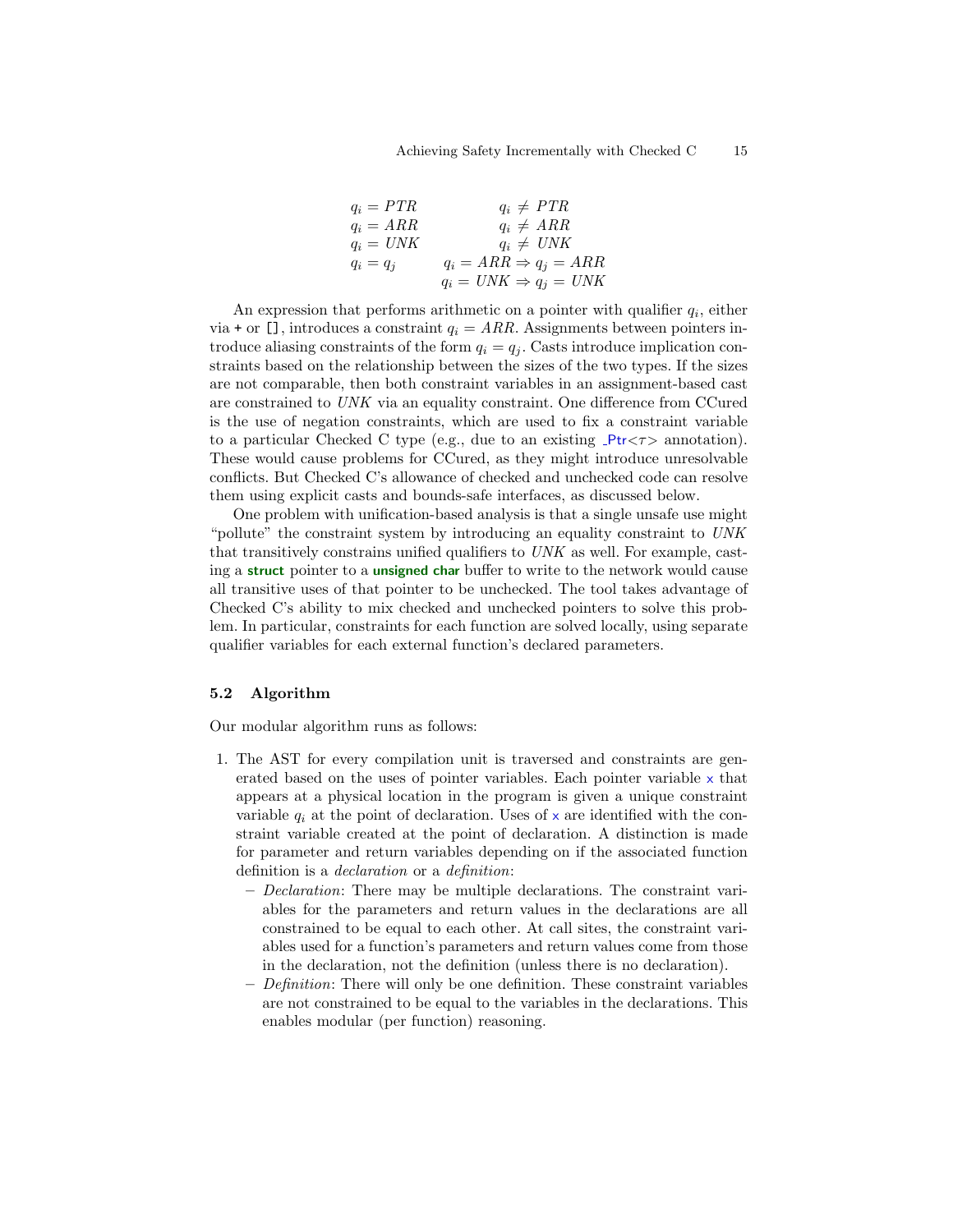- 16 A. Ruef et al.
- 2. After the AST is traversed, the constraints are solved using a fast, unificationfocused algorithm [27]. The result is a set of satisfying assignments for constraint variables  $q_i$ .
- 3. Then, the AST is re-traversed. At each physical location associated with a constraint variable, a re-write decision is made based on the value of the constraint variable. These physical locations are variable declaration statements, either as members of a struct, function variable declarations, or parameter variable declarations. There is a special case, which is any constraint variable appearing at a parameter position, either at a function declaration/definition, or, a call site. That case is discussed in more detail next.
- 4. All of the re-write decisions are then applied to the source code.

#### 5.3 Resolving conflicts

Defining distinct constraint variables for function declarations, used at call-sites, and function definitions, used within that function, can result in conflicting solutions. If there is a conflict, then the declaration's solution is safer than the definition, or the definition's is safer than the declaration's. Which case we are in can be determined by considering the relationship between the variables' valuations in the qualifier lattice. There are three cases:

- No imbalance: In this case, the re-write is made based on the value of the constraint variable in the solution to the unification
- $-$  Declaration (caller) is safer than definition (callee): In this case, there is nothing to do for the function, since the function does unknown things with the pointer. This case will be dealt with at the call site by inserting a cast.
- $-$  Decalaration (caller) is less safe than definition (callee): In this case, there are call sites that are unsafe, but the function itself is fine. We can re-write the function declaration and definition with a bounds-safe interface.

Example: caller is safer than callee: Consider a function that makes unsafe use of the parameter within the body of the function, but a callee of the function passes an argument that is only ever used safely.

```
void f(int *a) {
2 *(int **)a = a;3 }
4
5 void caller (void) {
6 int q = 0;
     int *{\bf p} = \&{\bf q};s = f(p);9 }
```
Here, we cannot make a safe since its use is outside Checked C's type system. Relying on a unification-only approach, this fact would poison all arguments passed to f too, i.e., p in caller . This is unfortunate, since p is used safely inside of caller . Our algorithm remedies this situation by doing the conversion and inserting a cast: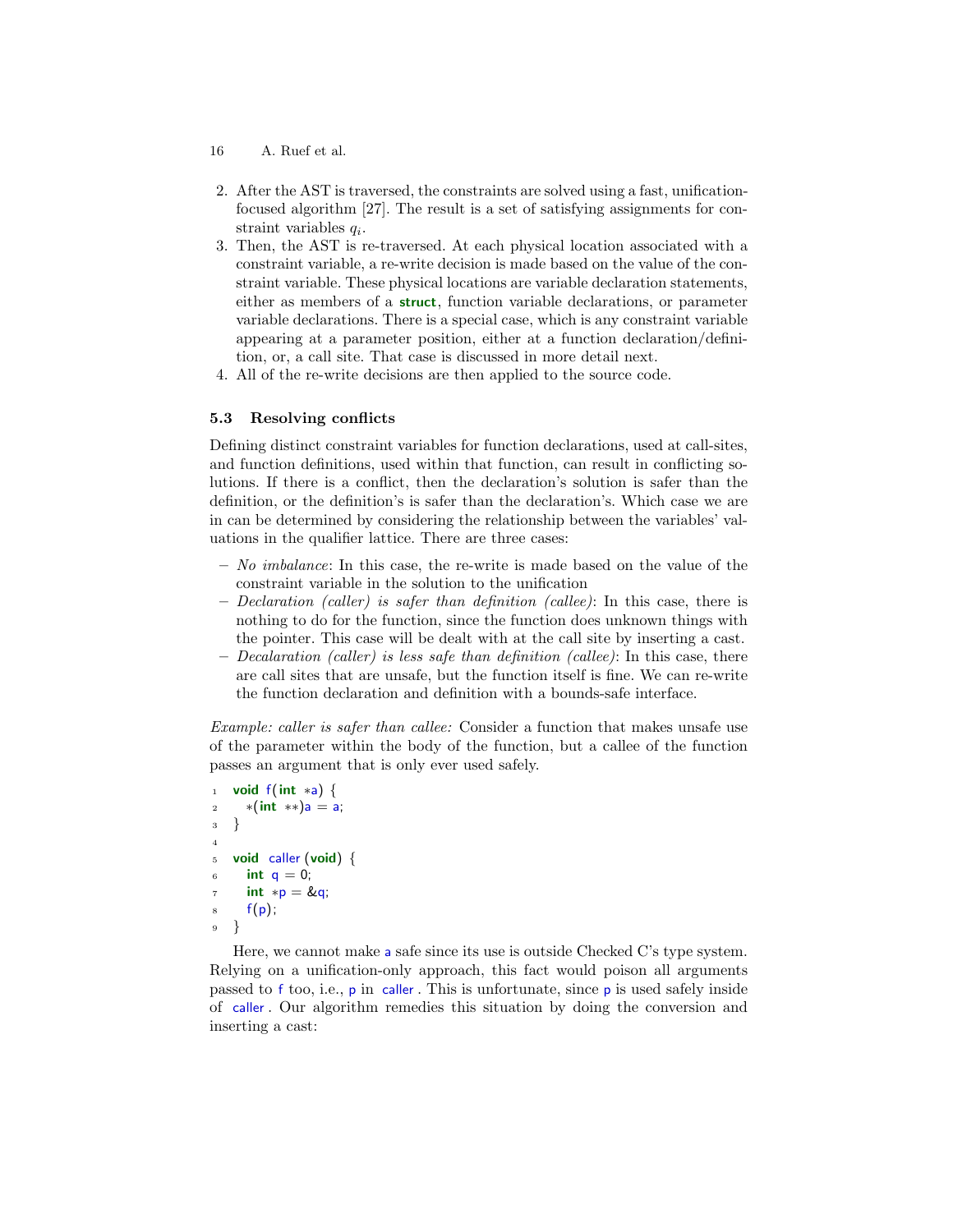```
1
2 void caller (void) {
3 int q = 0;
4 Ptr<int> p = \&q;5 \quad f((int*)p);6 }
```
The presence of the cast indicates to the programmer that perhaps there is something in f that should be investigated.

Example: caller less safe than callee: Now consider a function that makes safe use of the parameter within the body of the function, but a caller of the function might perform casts or other unsafe operations on an argument it passes.

```
1 void f(int *a) {
2 \times a = 0;3 }
4
5 void caller (void) {
6 int q = 0;
7 f1(\& q);8 f1 (((int∗) 0x8f8000));
9 }
```
If considered in isolation, the function f is safe and the parameter could be rewritten to Ptr<int>. However, it is used from an unsafe context. In an approach with pure unification, like CCured, this unsafe use at the call-site would pollute the classification at the definition. Our algorithm considers solutions and call sites and definitions independently. Here, the uses of f in caller are less safe than those in the f's definition so the rewriter would insert a bounds-safe interface for f:

```
1 void f(int *a : itype (Ptr<int)) {
2 * a = 0;
3 }
```
The itype syntax indicates that a can be supplied by the caller as either an int∗ or a Ptr< $\tau$ >, but the function body will treat a as a Ptr< $\tau$ >. (See Section 2 for more on interface types.)

This approach has advantages and disadvantages. It favors making the fewest number of modifications across a project. An alternative to using interface types would be to change the parameter type to a  $P$ tr $\lt$  $\tau$  $>$ directly, and then insert casts at each call site. This would tell the programmer where potentially bogus pointer values were, but would also increase the number of changes made. Our approach does not immediately tell the programmer where the pointer changes need to be made. However, the Checked C compiler will do that if the programmer takes a bounds-safe interface and manually converts it into a non-interface  $Ptr \langle \tau \rangle$  Every location that would require a cast will fail to type check, signaling to the programmer to have a closer look.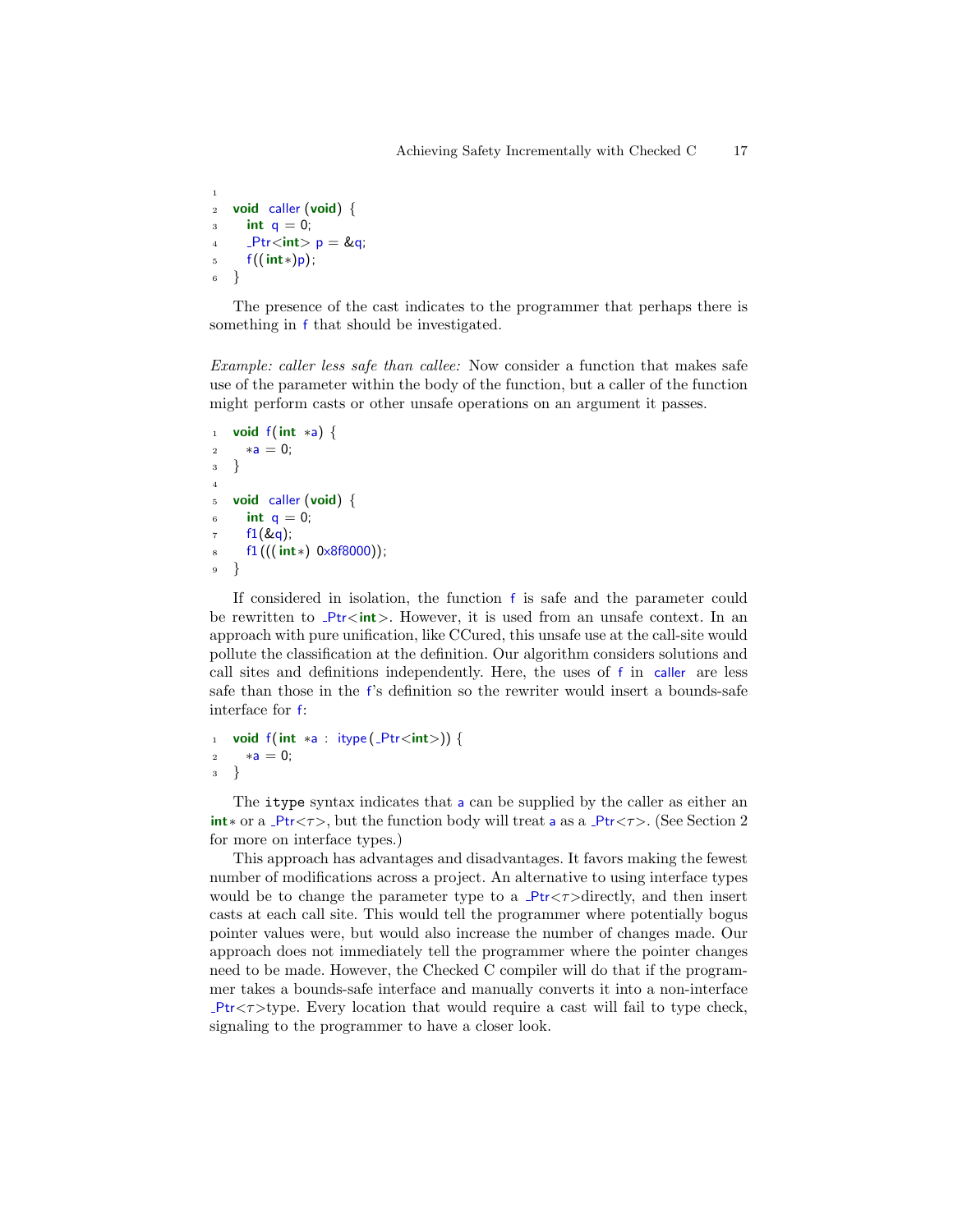Table 1. Number of pointer declarations converted through automated porting

| Program             |       |        |       |          | # of $*$ % _Ptr Arr. Unk. Casts(Calls) Ifcs(Funcs) |              | <b>LOC</b> |
|---------------------|-------|--------|-------|----------|----------------------------------------------------|--------------|------------|
| zlib $1.2.8$        | 4514  | 46%    |       |          | $5\%$ 49\% 8 (300)                                 | 464 (1188)   | 17388      |
| sqlite 3.18.1 34230 |       | $38\%$ |       | 3\% 59\% | 2096 (29462)                                       | 9132 (23305) | 106806     |
| parson              | 1132  | 35%    |       | 1\% 64\% | 3 (378)                                            | 340 (454)    | 2320       |
| lua 5.3.4           | 15114 | 23%    | $1\%$ | 76%      | 175 (1443)                                         | 784 (2708)   | 13577      |
| libtiff $4.0.6$     | 34518 | $26\%$ |       | 1\% 73\% | 495 (1986)                                         | 1916 (5812)  | 62439      |

#### 5.4 Experimental Evaluation

We carried out a preliminary experimental evaluation of the efficacy of *checked*c-convert. To do so, we ran it on five targets—programs and libraries—and recorded how many pointer types the rewriter converted and how many casts were inserted. We chose these targets as they constitute legacy code used in commodity systems, and in security-sensitive contexts.

Running checked-c-convert took no more than 30 minutes to run, for each target. Table 1 contains the results. The first and last column indicate the target, its version, and the lines of code it contains (per cloc). The second column ( $\#$  of \*) counts the number of pointer definitions or declarations in the program, i.e., places that might get rewritten when porting. The next three columns ( $\%$  \_Ptr, Arr., Unk.) indicate the percentages of these that were determined to be  $PTR$ , ARR, or UNK, respectively, where only those in  $\%$  **Ptr** induce a rewriting action. The results show that a fair number of variables can be automatically rewritten as safe, single pointers ( $Ptr < \tau$ ). After investigation, there are usually two reasons that a pointer cannot be replaced with a  $Ptr\langle\tau\rangle$ : either some arithmetic is performed on the pointer, or it is passed as a parameter to a library function for which a bounds-safe interface does not exist.

The next two columns (Casts(Calls), Ifcs(Funcs)) examine how our rewriting algorithm takes advantage of Checked C's support for incremental conversion. In particular, column  $6$  (Casts(Calls)) counts how many times we cast a safe pointer at the call site of a function deemed to use that pointer unsafely; in parentheses we indicate the total number of call sites in the program. Column 7 (Ifcs(Funcs)) counts how often a function definition or declaration has its type rewritten to use an interface type, where the total declaration/definition count is in parentheses. This rewriting occurs when the function itself uses at least one of its parameters safely, but at least one caller provides an argument that is deemed unsafe. Both columns together represent an improvement in precision, compared to unification-only, due to Checked C's focus on backward compatibility.

This experiment represents the first step a developer would take to adopting Checked C into their project. The values converted into  $Ptr < \tau$  by the re-writer need never be considered again during the rest of the conversion or by subsequent software assurance / bug finding efforts.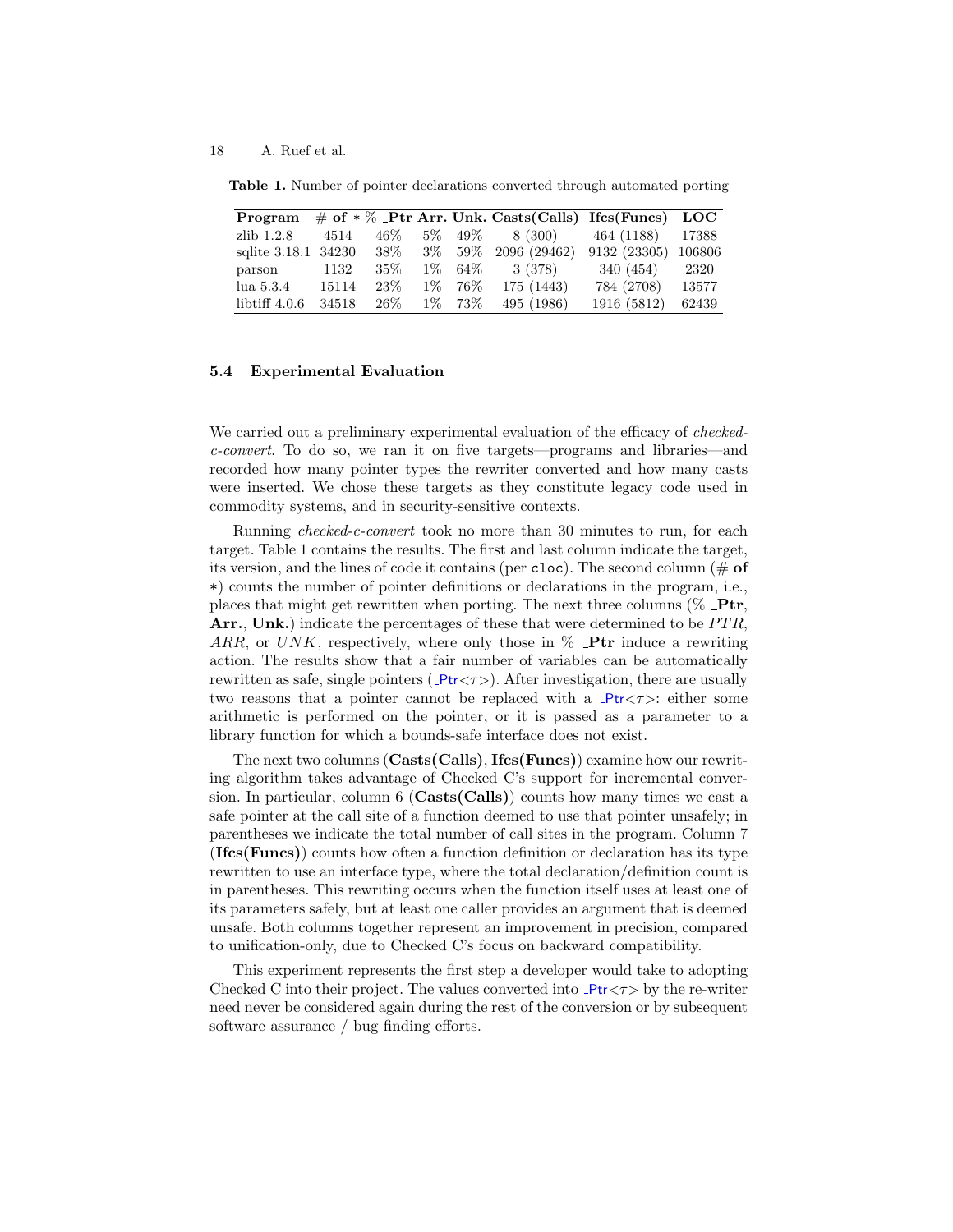## 6 Related Work

There has been substantial prior work that aims to address the vulnerability presented by C's lack of memory safety. A detailed discussion of how this work compares to Checked C can be found in Elliott et al [11]. Here we discuss approaches for automating C safety, as that is most related to work on our rewriting algorithm. We also discuss prior work generally on migratory typing, which aims to support backward compatible migration of an untyped/less-typed program to a statically typed one.

Security mitigations. The lack of memory safety in C and  $C_{++}$  has serious practical consequences, especially for security, so there has been extensive research toward addressing it automatically. One approach is to attempt to detect memory corruption after it has happened or prevent an attacker from exploiting a memory vulnerability. Approaches deployed in practice include stack canaries [32], address space layout randomization (ASLR) [35], data-execution prevention (DEP), and control-flow integrity (CFI) [1]. These defenses have led to an escalating series of measures and counter-measures by attackers and defenders [33]. These approaches do not prevent data modification or data disclosure attacks, and they can be defeated by determined attackers who use those attacks. By contrast, enforcing memory safety avoids these issues.

Memory-safe C. Another important line of prior work aims to enforce memory safety for C; here we focus on projects that aim to do so (mostly) automatically in a way related to our rewriting algorithm. CCured [26] is a source-to-source rewriter that transforms C programs to be safe automatically. CCured's goal is end-to-end soundness for the entire program. It uses a whole-program analysis that divides pointers into fat pointers (which allow pointer arithmetic and unsafe casts) and thin pointers (which do not). The use of fat pointers causes problems interoperating with existing libraries and systems, making the CCured approach impractical when that is necessary. Other systems attempt to overcome the limitations of fat pointers by storing the bounds information in a separate metadata space [25, 24] or within unused bits in 64-bit pointers [19] (though this approach is unsound [13]). These approaches can add substantial overhead; e.g., Softbound's overhead for spatial safety checking is 67%. Deputy [39] uses backwardcompatible pointer representations with types similar to those in Checked C. It supports inference local to a function, but resorts to manual annotations at function and module boundaries. None of these systems permit intermixing safe and unsafe pointers within a module, as Checked C does, which means that some code simply needs to be rewritten rather than included but clearly marked within \_Unchecked blocks.

Migratory Typing. Checked C is closely related to work supporting migratory typing [36] (aka gradual typing [31]). In that setting, portions of a program written in a dynamically typed language can be annotated with static types. For Checked C, legacy C plays the role of the dynamically typed language and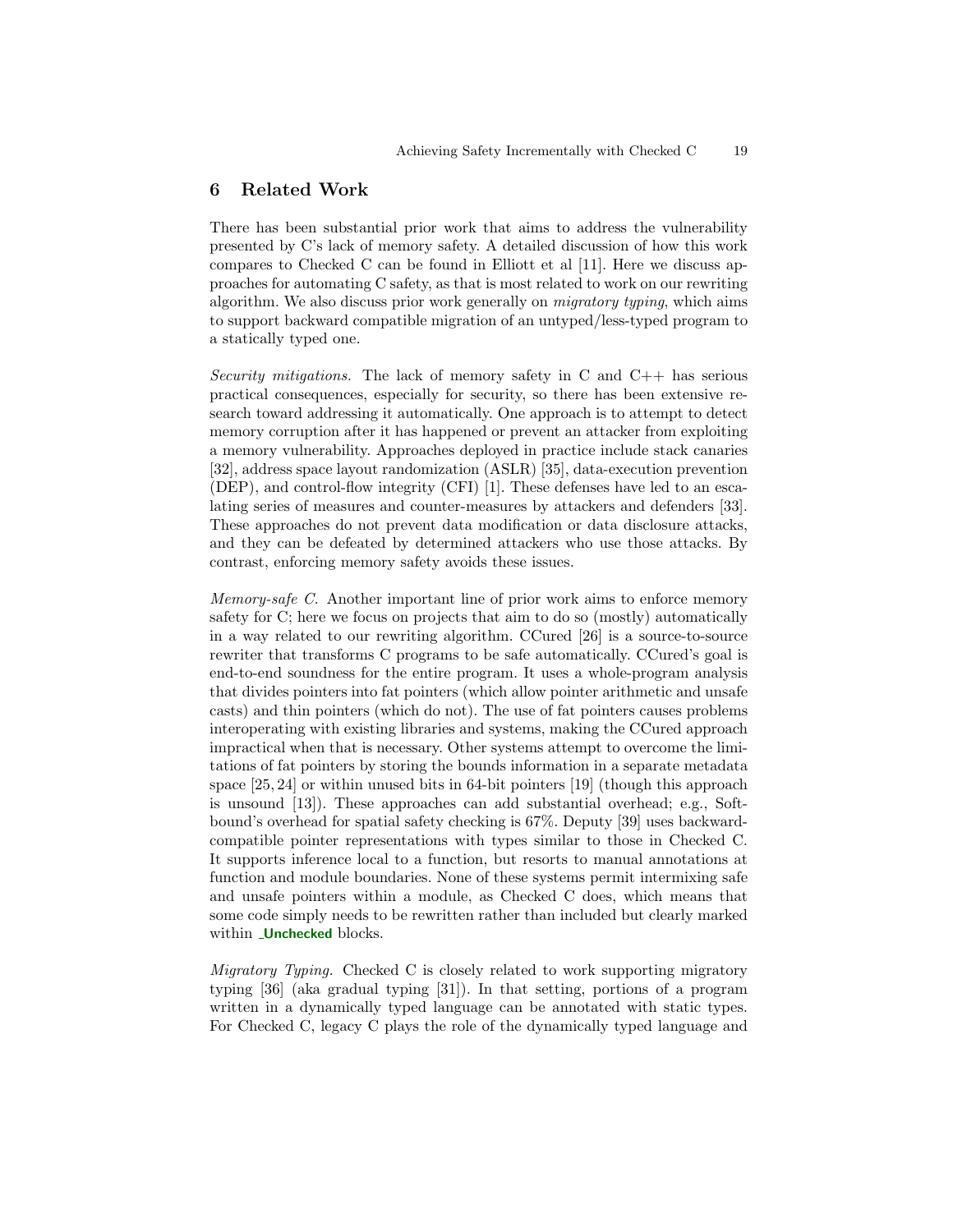checked regions play the role of statically typed portions. In migratory typing, one typically proves that a fully annotated program is statically type-safe. What about mixed programs? They can be given a semantics that checks static types at boundary crossings [21]. For example, calling a statically typed function from dynamically typed code would induce a dynamic check that the passed-in argument has the specified type. When a function is passed as an argument, this check must be deferred until the function is called. The delay prompted research on proving blame: Even if a failure were to occur within static code, it could be blamed on bogus values provided by dynamic code [37]. This semantics is, however, slow [34], so many languages opt for what Greenman and Felleisen [14] term the erasure semantics: No checks are added and no notion of blame is proved, i.e., failures in statically typed code are not formally connected to errors in dynamic code. Checked C also has erasure semantics, but Theorem 3 is able to lay blame with the unchecked code.

Rust. Rust [20] is a programming language, like C, that supports zero-cost abstractions, but like Checked C, aims to be safe. Rust programs may have designated unsafe blocks in which certain rules are relaxed, potentially allowing run-time failures. As with Checked C, the question is how to reason about the safety of a program that contains any amount of unsafe code. The RustBelt project [17] proposes to use a semantic [23], rather than syntactic [38], account of soundness, in which (1) types are given meaning according to what terms inhabit them; (2) type rules are sound when interpreted semantically; and (3) semantic well typing implies safe execution. With this approach, unsafe code can be (manually) proved to inhabit the semantic interpretation of its type, in which case its use by type-checked code will be safe.

We view our approach as complementary to that of RustBelt, perhaps constituting the first step in mixed-language safety assurance. In particular, we employ a simple, syntactic proof that checked code is safe and unchecked code can always be blamed for a failure—no proof about any particular unsafe code is required. Stronger assurance that programs are safe despite using mixed code could employ the (more involved and labor-intensive) RustBelt approach.

## 7 Conclusions and Future Work

This paper has presented CoreChkC, a core formalism for Checked C, an extension to C aiming to provide spatial safety. CoreChkC models Checked C's safe (checked) and unsafe (legacy) pointers; while these pointers can be intermixed, use of legacy pointers is severely restricted in checked regions of code. We prove that these restrictions are efficacious: checked code cannot be blamed in the sense that any spatial safety violation must be directly or indirectly due to an unsafe operation outside a checked region. Our formalization and proof are mechanized in the Coq proof assistant; this mechanization is available at https://github.com/plum-umd/checkedc/tree/master/coq.

The freedom to intermix safe and legacy pointers in Checked C programs affords flexibility when porting legacy code. We show this is true for automated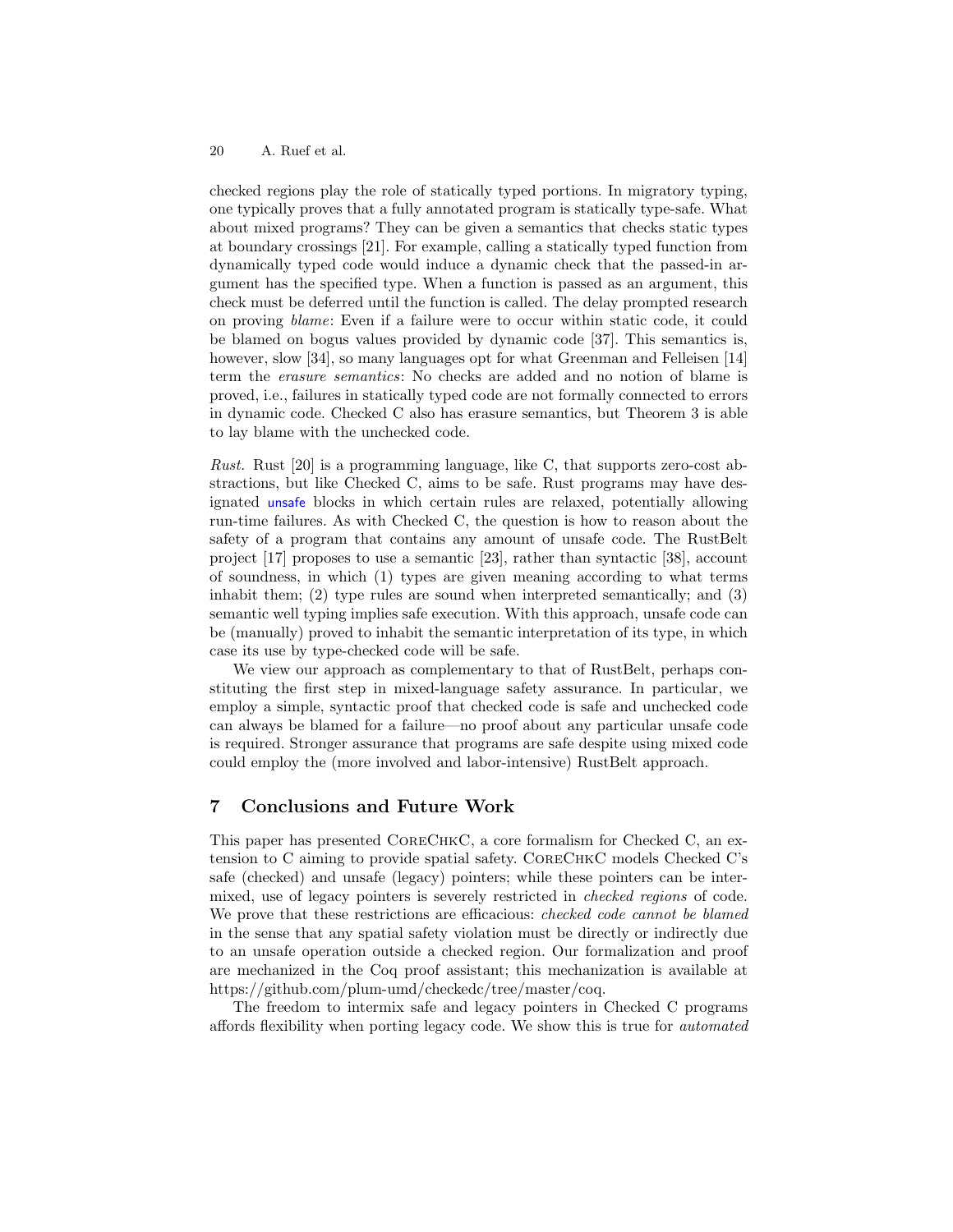porting as well. A whole-program rewriting algorithm we built is able to make more pointers safe than it would if pointer types were all-or-nothing; we do this by taking advantage of Checked C's allowed casts and interface types. The tool implementing this algorithm, checked-c-convert, is distributed with Checked C at https://github.com/Microsoft/checkedc-clang.

As future work, we are interested in formalizing other aspects of Checked C, notably its subsumption algorithm and support for flow-sensitive typing (to handle pointer arithmetic), to prove that these aspects of the implementation are correct. We are also interested in expanding support for the rewriting algorithm, by using more advanced static analysis techniques to infer numeric bounds suitable for re-writing array types. Finally, we hope to automatically infer regions of code that could be enclosed within checked regions.

## References

- 1. Abadi, M., Budiu, M., Ulfar Erlingsson, Ligatti, J.: Control-flow integrity. In: ACM ´ Conference on Computer and Communications Security (2005)
- 2. Akritidis, P., Costa, M., Castro, M., Hand, S.: Baggy bounds checking: An efficient and backwards-compatible defense against out-of-bounds errors. In: Proceedings of the 18th Conference on USENIX Security Symposium (2009)
- 3. Austin, T.M., Breach, S.E., Sohi, G.S.: Efficient detection of all pointer and array access errors. SIGPLAN Not. 29(6) (Jun 1994)
- 4. Baratloo, A., Singh, N., Tsai, T.: Transparent run-time defense against stack smashing attacks. In: Proceedings of the Annual Conference on USENIX Annual Technical Conference (2000)
- 5. Bhatkar, S., DuVarney, D.C., Sekar, R.: Address obfuscation: An efficient approach to combat a broad range of memory error exploits. In: Proceedings of the 12th Conference on USENIX Security Symposium - Volume 12 (2003)
- 6. Condit, J., Hackett, B., Lahiri, S.K., Qadeer, S.: Unifying type checking and property checking for low-level code. In: POPL '09: Proceedings of the 36th Annual ACM SIGPLAN-SIGACT Symposium on Principles of Programming Languages. Association for Computing Machinery, New York, New York (2009)
- 7. Condit, J., Harren, M., Anderson, Z., Gay, D., Necula, G.C.: Dependent types for low-level programming. In: Proceedings of European Symposium on Programming (ESOP '07) (2007)
- 8. Cowan, C., Pu, C., Maiere, D., Hintony, H., Walpole, J., Bakke, P., Beattie, S., Grier, A., Wagle, P., Zhang, Q.: Stackguard: Automatic adaptive detection and prevention of buffer-overflow attacks. In: Proceedings of the 7th Conference on USENIX Security Symposium - Volume 7 (1998)
- 9. Dhurjati, D., Adve, V.: Backwards-compatible array bounds checking for C with very low overhead. In: Proceedings of the 28th International Conference on Software Engineering (2006)
- 10. Duck, G.J., Yap, R.H.C.: Heap bounds protection with low fat pointers. In: Proceedings of the 25th International Conference on Compiler Construction (2016)
- 11. Elliott, A.S., Ruef, A., Hicks, M., Tarditi, D.: Checked C: Making C safe by extension. In: Proceedings of the IEEE Conference on Secure Development (SecDev) (Sep 2018)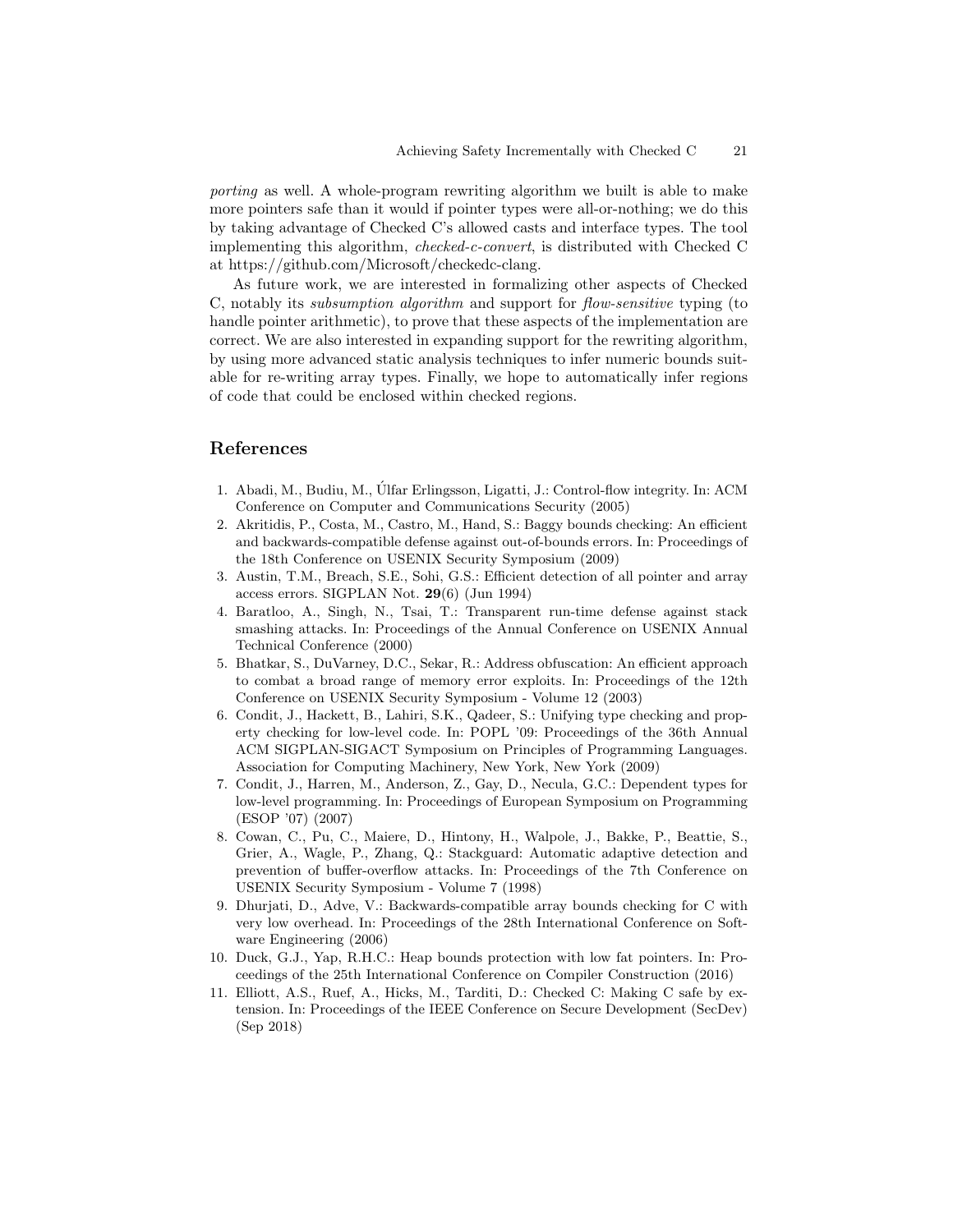- 22 A. Ruef et al.
- 12. Frantzen, M., Shuey, M.: Stackghost: Hardware facilitated stack protection. In: Proceedings of the 10th Conference on USENIX Security Symposium - Volume 10 (2001)
- 13. Gil, R., Okhravi, H., Shrobe, H.: There's a hole in the bottom of the C: On the effectiveness of allocation protection. In: Proceedings of the IEEE Conference on Secure Development (SecDev) (Sep 2018)
- 14. Greenman, B., Felleisen, M.: A spectrum of type soundness and performance. Proc. ACM Program. Lang. 2(ICFP) (2018)
- 15. Grossman, D., Hicks, M., Jim, T., , Morrisett, G.: Cyclone: A type-safe dialect of C.  $C/C++$  Users Journal  $23(1)$  (Jan 2005)
- 16. Jones, R.W.M., Kelly, P.H.J.: Backwards-compatible bounds checking for arrays and pointers in C programs. In: Kamkar, M., Byers, D. (eds.) Third International Workshop on Automated Debugging. Linkoping Electronic Conference Proceedings, Linkoping University Electronic Press (May 1997), "http://www.ep.liu.se/ea/cis/1997/009/"
- 17. Jung, R., Jourdan, J.H., Krebbers, R., Dreyer, D.: Rustbelt: Securing the foundations of the rust programming language. Proc. ACM Program. Lang. 2(POPL) (2017)
- 18. Kiriansky, V., Bruening, D., Amarasinghe, S.P.: Secure execution via program shepherding. In: Proceedings of the 11th USENIX Security Symposium. pp. 191–206. USENIX Association, Berkeley, CA, USA (2002), http://dl.acm.org/citation.cfm?id=647253.720293
- 19. Kwon, A., Dhawan, U., Smith, J.M., Knight, Jr., T.F., DeHon, A.: Low-fat pointers: Compact encoding and efficient gate-level implementation of fat pointers for spatial safety and capability-based security. In: Proceedings of the 2013 ACM SIGSAC Conference on Computer  $\&\#38$ ; Communications Security. pp. 721–732. CCS '13, ACM, New York, NY, USA (2013). https://doi.org/10.1145/2508859.2516713, http://doi.acm.org/10.1145/2508859.2516713
- 20. Matsakis, N.D., Klock, II, F.S.: The rust language. In: ACM SIGAda Annual Conference on High Integrity Language Technology (2014)
- 21. Matthews, J., Findler, R.B.: Operational semantics for multi-language programs. In: POPL (2007)
- 22. Microsoft Corporation: Control flow guard. https://msdn.microsoft.com/enus/library/windows/desktop/mt637065(v=vs.85).aspx (2016), accessed April 27, 2016
- 23. Milner, R.: A theory of type polymorphism in programming. J. Comput. System Sci. 17(3) (1978)
- 24. Intel memory protection extensions (mpx). https://software.intel.com/en-us/isaextensions/intel-mpx (2018)
- 25. Nagarakatte, S., Zhao, J., Martin, M.M., Zdancewic, S.: Softbound: Highly compatible and complete spatial memory safety for C. In: Proceedings of the 30th ACM SIGPLAN Conference on Programming Language Design and Implementation (2009)
- 26. Necula, G.C., Condit, J., Harren, M., McPeak, S., Weimer, W.: CCured: Type-safe retrofitting of legacy software. ACM Transactions on Programming Languages and Systems (TOPLAS) 27(3) (2005)
- 27. Necula, G.C., Condit, J., Harren, M., McPeak, S., Weimer, W.: Ccured: type-safe retrofitting of legacy software. ACM Transactions on Programming Languages and Systems (TOPLAS) 27(3), 477–526 (2005)